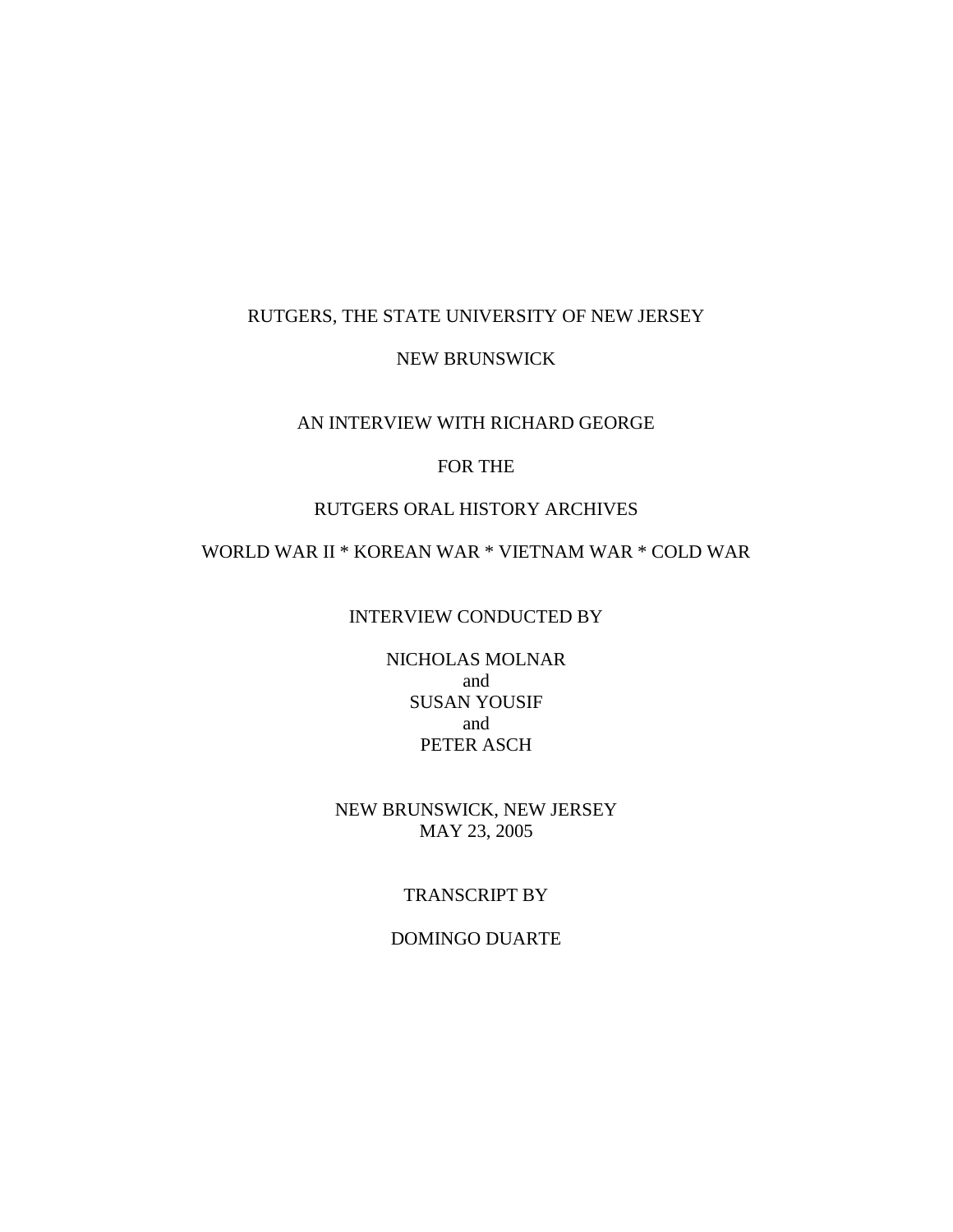Nicholas Molnar: This begins an interview with Mr. Richard George on May 23, 2005, in New Brunswick, New Jersey, with Nicholas Molnar and …

Peter Asch: … Peter Asch …

Susan Yousif: … Susan Yousif.

NM: Thank you for sitting for this interview. We will start with a little bit about your family history. Can you tell us a little bit about your father?

Richard George: Okay, I can go all the way back, if you'd like, to the 1600s. I brought a copy of the Family Tree with me. My father's family left England and Wales for Newfoundland between the mid 1600s to the late 1700s. The George surname arrived in the late 1600s. Robert George appears in the census in 1702 in the village of Hearts Content, Newfoundland. He was listed as a "Planter" with one schooner, several small boats, a building where fish were dried and salted, and several servants. Members of the George family still reside in the village of Hearts Content. The Garland surname arrived in Harbour Grace in the late 1600s. My fifth great grandfather Mathias Henry Garland's headstone is in the Lower Island Cove cemetery (1736-1791). The Hart surname appears in Hants Harbour [in] the late 1700s. The Price surname appears in Hants Harbour around 1800. Members of the four branches moved to Random Island in the 1860s. My second Great grandfather Joseph Hart and his son Theophilus established lumber mills at that time. My Great grandfather Richard George married Mary Jane Hart and moved to Random Island and established another lumber mill in the early 1870s. My grandfather John George was born 1874. He died in 1948 at the age of 74. My grandmother Priscilla Garland was born in 1874. She died in 1906 at the age of 32. So, that's my father's side, in Newfoundland. On my mother's side there were her maternal grandparents Christopher Crowley and Margaret McIntyre. Her paternal grandparents were Peter Gaffney and Mary O'Mackay. My great grandparents (Crowley) appear, along with two children, in the 1870 census in Union Township (now Lyndhurst), New Jersey. At least two children were born during the Civil War. So, I know that they were here at least that long. The Gaffneys are also listed in the 1870 census (with no children). My grandfather Martin Gaffney was born in 1873. He died at the age of forty-four in 1917. My grandmother Bridget Crowley was born in 1874. She died at the age of thirty-two in 1906. So, then, my father arrived in about 1924. … He was a first mate on a ship, that went to Europe and down to the Caribbean with dried fish [and back] to Europe, which was the big thing off the Grand Banks of Newfoundland. That's the big fishing area of the world, really, and lumber. The Harts and the Georges started a lumber mill on Random Island in the mid 1800s. The Garlands began their shipbuilding and maritime enterprises in the early 1800s. The Prices were "Planters" with a fleet of fishing vessels. The Garlands went into law and politics in the late 1800s. So, that's how my father got into sailing. … As I believe I mentioned, he started out working in the lumber mill as just a boy, in the kitchen, and moved out onto the Grand Banks, fishing, as a teenager, which was quite dangerous, if you've seen *The Perfect Storm*. You've seen that movie?

NM: Yes.

RG: Okay, well, if you can, visualize a thirteen-year-old boy out on a small dory, no bigger than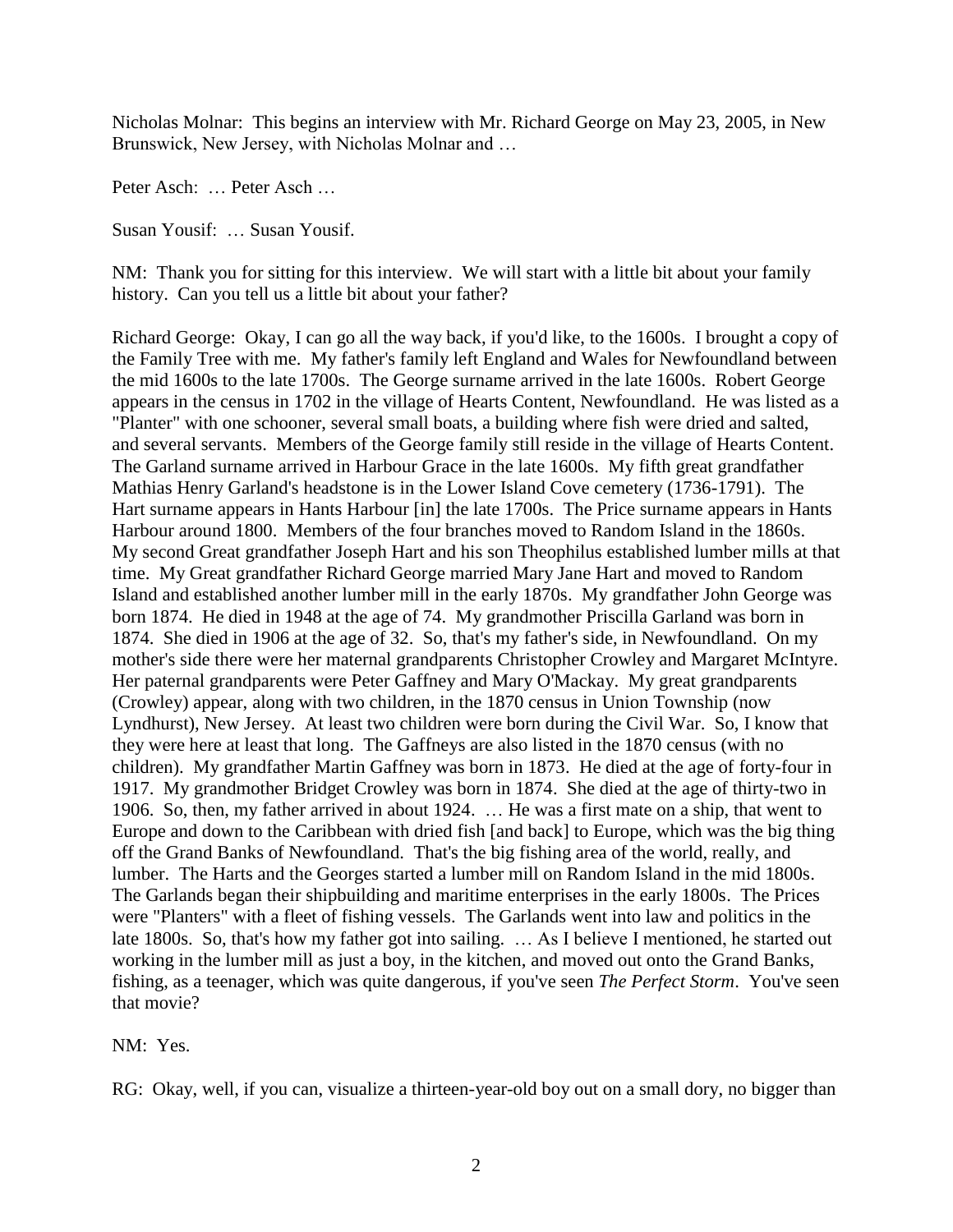from there to there, with the nets, pulling the fish in. If you've ever seen, or never seen, Winslow Homer's *The Herring Net* (1885) there's a boy and a man pulling in the nets, the seine nets. That's what my father did, and then, he became a seaman and worked his way up to first mate, again, on his uncle's ship, and settled here about 1924, met my mother. He was on his way [to] Australia and he told his uncle, "If I don't catch a ship to Australia, the next time you come around, I'll go back to Newfoundland," but … he got a job in New York City, then, came over to New Jersey, where he met my mother. … That was the end of that, [laughter] no more Australia, settled in Lyndhurst. … I don't know if you want to go into his work history.

#### NM: Yes, please.

RG: Okay, he started out with the United Cork Company in Lyndhurst and in those days before Styrofoam, he was involved with the processing of cork into insulation, primarily for big commercial refrigerators and such, and then, you don't see too much of it anymore, but cork flooring. They put a varnishing finish on the cork panels. … They installed it in kitchens or in rec rooms. So, that was primarily their business. He had an opportunity to go with Western Electric in Kearney, New Jersey, working in their wire manufacturing process and worked his way up to foreman. The Depression hit in '29 and he kept his job until 1936. The reason I would have to say [that is], it was around 1936 that we moved to North Arlington, which is the next town over, into a two-family house. He lost his job at Western Electric due to the Depression. He then went out into general contracting. He could do all phases of construction: building, plumbing and electrical. You name it, he could do it, and so, he had his own business going, and then, he bumped into one of the brothers who owned the United Cork Company and they asked him if he'd like to come back. He did. So, then, we moved back to Lyndhurst and that was 1938. So, for about two years, he did the contracting business on his own, found it quite successful, but my mother liked the security of a job, so, he went back to the Cork Company. Then World War II broke out. … The cork was used for packing, as well as refrigeration, for shells, munitions, you name it. So, it became a critical business and he stayed at [United Cork], although he was only forty when the war broke out in 1941. He was too old to be drafted, but, by the time the war ended in '45, his name was on the list, even though he had two children. So, then, in 1948, '49, somewhere in that timeframe, a German scientist invented Styrofoam. The United Cork Company was owned by a German family. They had extensive business contacts in Germany. They brought the scientist to New Jersey. … If you've seen the Styrofoam in its raw form, it's like corn kernels. You pop it under steam/pressure that makes the Styrofoam. So, if you look at a sheet of Styrofoam, you'll see the granule effect in the Styrofoam. They were just thinking of making it for insulation to replace cork. … My father had the opportunity [to work on this]. They assigned my father to work with the scientist to get it into mass production in sheet form and [they had] very strict tolerances on the thickness of it, for various uses in refrigeration and insulation. They weren't thinking of what we know it to be used for today. I mean, it's into a million things today, right, and so, they reached the point where they were going to build a factory to make Styrofoam in Ohio. So, I know I was in my senior year in high school, (1949) when my parents went away on a summer vacation and there was a fire in the main plant in Kearney. The company had to make a decision, replace that building or [not]. With the money that they were going to be using [to build the] new building in Ohio, plus, the insurance money, they decided to rebuild and stick with the cork. As I recall they eventually sold the patent for Styrofoam to Armstrong Cork. My father was the assistant plant manager; that's how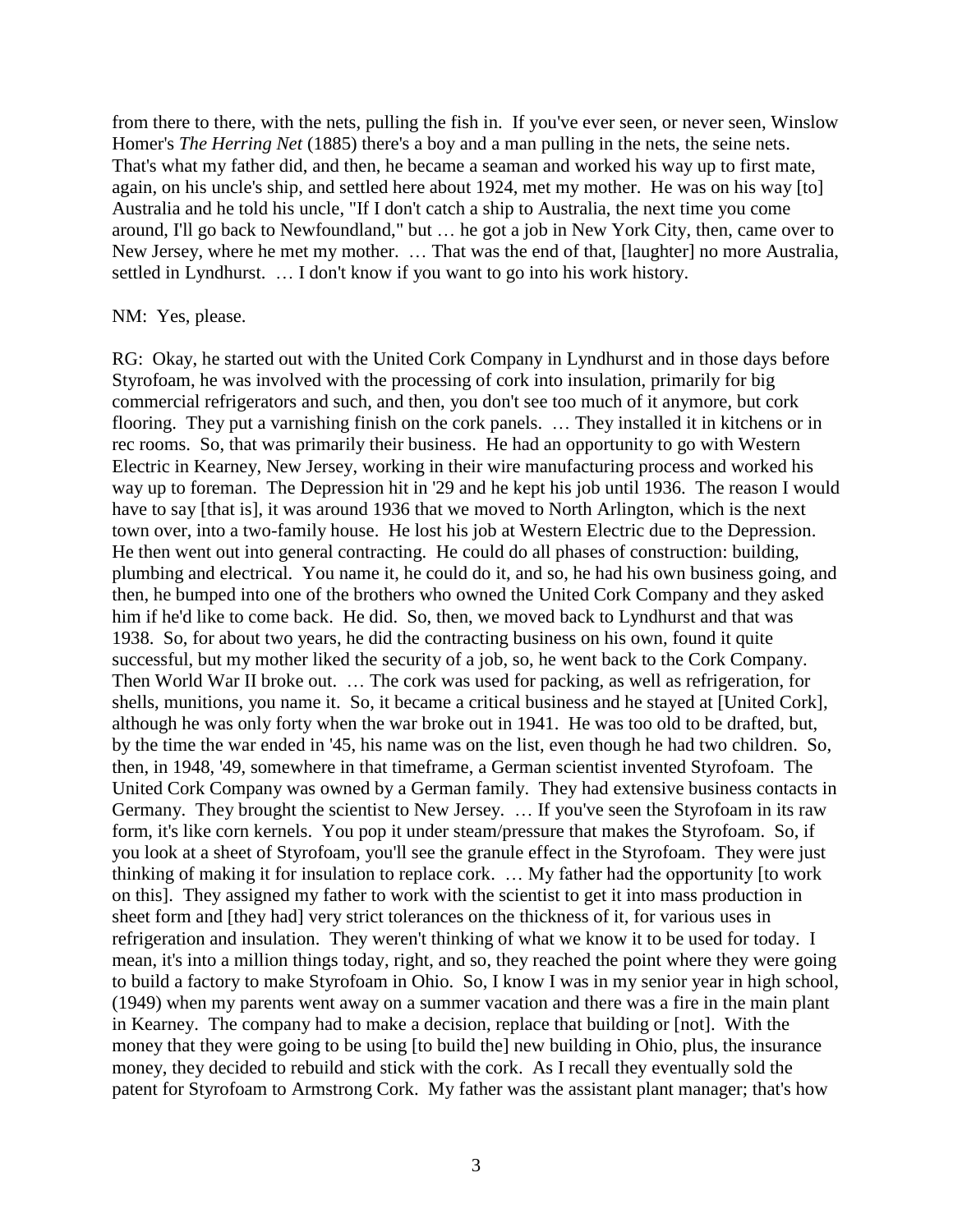he retired. Then, at the age of sixty, he got a job with the Bergen County Park System. [Laughter] … My mother threw him out of the house, I think. That's not the story I heard at the time, but that's what I believe. He knew a state assemblyman who got him a job in Van Saun County Park, it's up in Northern Bergen County, near, Ridgewood. He ended up working his way up to be an assistant foreman. … He was in his seventy's. I said, "Pop, I don't get this." He came down here to Rutgers, to the Agricultural [School], to take courses in gardening and park maintenance. He was going around in his own truck to every park in Bergen County. So I asked, "Pop, why don't you give it up?" [Laughter] … I didn't quite put it that way, but he loved it and he was seventy-four years old when he finally decided to pack it in. My father passed away in 1985 of a stroke. On my mother's side, as I said, going through the archives and checking the census in Trenton, my grandmother's siblings, and my grandfather's as well, were born in the 1860s/70s in Union Township, now Lyndhurst. My grandfather Martin Gaffney's parents were Peter Gaffney and Mary O'Mackay. My great grandfather, Peter Gaffney, worked on the [Erie-Lackawanna Railroad], when it was just the Lackawanna Railroad. He died in an accident in the 1880s. … As a result, the railroad educated my grandfather. My grandfather went to a technical school. Near the site of Giants Stadium in the Meadowlands, there used to be a roundhouse where the train engines would come in for maintenance. There might still be remnants of the facility today. My mother and father pointed out where it was back in the 1950s. From what my mother said, my grandfather was the foreman in charge of the engineering team, the technical team that maintained the engines for the Lackawanna Railroad. My mother's mother and father are buried in St. Joseph's Cemetery in Lyndhurst, New Jersey. I checked with St. Joseph's Roman Catholic Church in East Rutherford, New Jersey, to obtain records on the Gaffney and Crowley surnames. There were at least three Martin Gaffney's, one of whom fit the time when my grandfather lived. The problem was that he died in 1917 in White Haven Pennsylvania of tuberculosis. I had also found conflicting records regarding my grandmother Bridget (Crowley) Gaffney. Their marriage certificate showed Martin Gaffney married Bridget Crowley. Other records showed her named as 'Belinda' Crowley. So how can I track this down? I called my cousin and said, "I believe that I've found our grandfather Martin but the records indicate that he died in White Haven, Pennsylvania of Tuberculosis." She said, "if you remember there was a white glass canoe planter on a table on the front porch, and it said, 'White Haven, Pennsylvania,' on it," and she asked, "Don't you remember?" I said, "No, you know, I was a kid. I remember the canoe but nothing else." She remembered that her mother talked to my mother about the time when she was a teenager going to White Haven, Pennsylvania, to visit their father in the sanitarium. That is how her mother came to bring home this milk glass canoe. So, I called my daughter and I said, "You won't believe this. I just found out what White Haven, Pennsylvania is all about. Now, I've one last mystery to solve: Belinda." My daughter said, "Grandma told me her mother hated the name Bridget." I should point out that the high school was just a few blocks from my parent's home. My daughter would go there, along with my other children, for lunch. My father and mother were at the point in their lives where they were starting to talk about their families. I wish I had been there, and so, Belinda turns out to be Bridget. She hated the name Bridget and that was that. Bridget's father, Christopher Crowleythere's an interesting part about him. My Grandmother Bridget "Belinda" Crowley's, father and mother were Christopher Crowley and Margaret McIntyre (they are buried along with Peter Gaffney in St. Peter's Church cemetery in Belleville, NJ). In the 1870 Census, Christopher had one thousand dollars worth of property. Now, where did he get one thousand dollars from in 1870? That was a lot of money in 1870. My son David went into the Bergen country archives in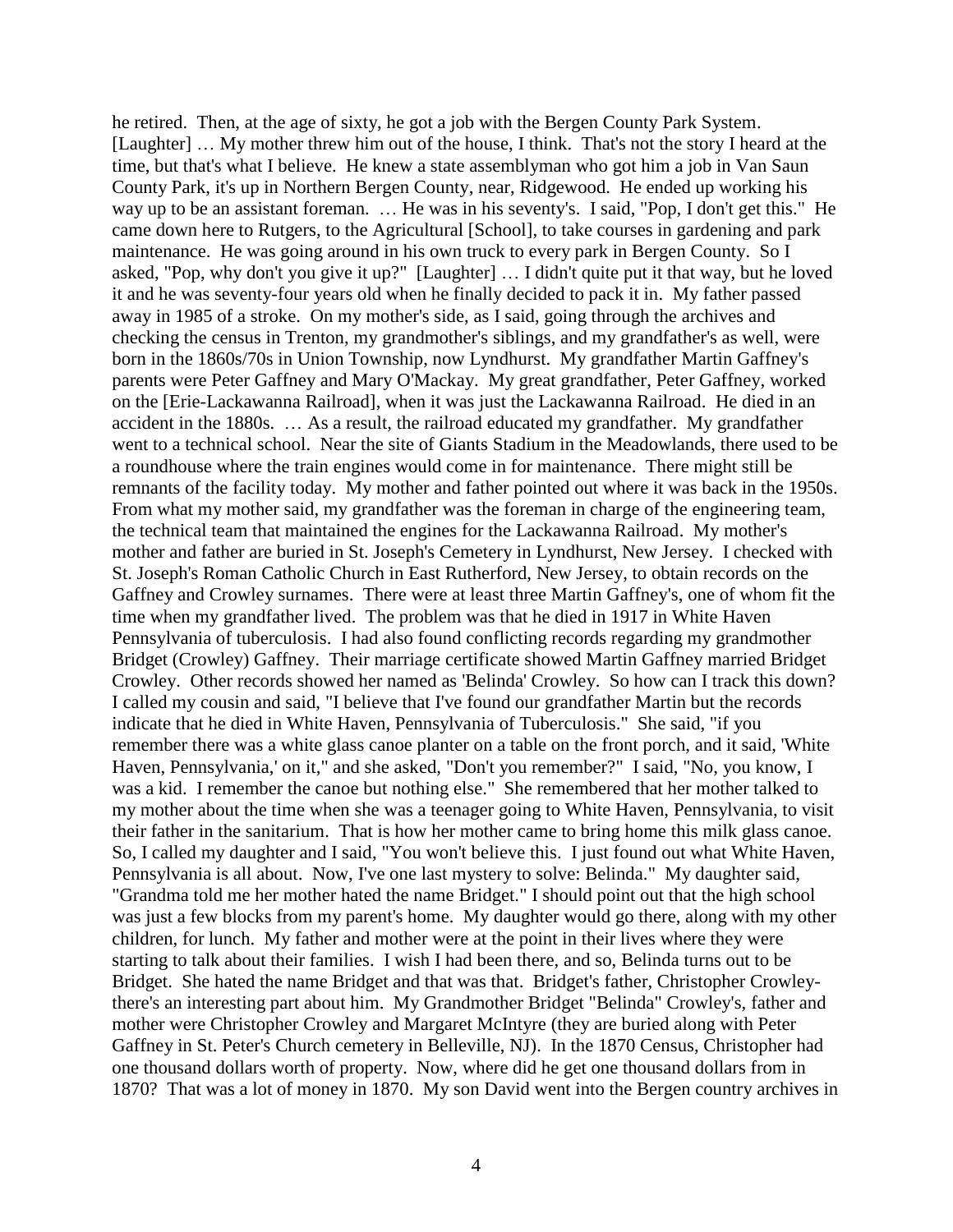Hackensack, New Jersey. There he found the deed for the purchase of property in Kingsland (now a section of Lyndhurst), New Jersey. Unfortunately I haven't been able to find out how or where that money came from. That's pretty much it on the family. I mean, I can go into a lot more, but I don't know … how deep you want to [go].

NM: That was fine. You lived in North Arlington at first.

RG: I was born in North Arlington and probably lived there for a year or two before moving to Lyndhurst. We lived in Lyndhurst for two-three years. We then moved back to North Arlington. I spent two years in school there, kindergarten, first grade. We came back to Lyndhurst, where I entered the second grade. That would be 1938.

NM: How did the Great Depression affect your community and your family?

RG: My father always seemed to be able to earn a living and a fairly good one, all things considered, with either his own business or as a foreman working for Western Electric or the United Cork Company. As I said, we rented, but it was always a single-family, except for that short period of time where it was a two-family house in North Arlington. I didn't realize that there was a depression. My brother had a bike. I got it second-hand they bought him a new bike. I think I had a fairly, all things considered, comfortable childhood, prior to World War II breaking out, and we were always going to the Jersey Shore, where my uncle had a place near the Highlands. My father helped him build it. My uncle had his own welding business. So, there was no problem there, on my aunt and uncle's side. They were doing fairly well with his business. So, I didn't see what you see on television, the dust bowls and people going to California, leaving Arkansas and Texas and going to California. The *Grapes of Wrath* story was something I read about and saw in the movies but did not see in my life. I didn't see any of that and my friends and classmates were in similar circumstances. Now, Lyndhurst is a true boiling pot. Today, it's probably more towards the Oriental side, the Asian-American side, and maybe some Hispanic. In my day, growing up, it was Italian, Irish, and I put myself in the Irish category, Irish/Welsh. The remaining ethnic mix was made up of Northern European, German, and Polish. I grew up being invited into a friend's family home and having an Italian meal, an Italian Sunday dinner and so on. So, we were really a true ethnic mix.

NM: It was not like where one side of the town was the Irish side and another side of the town was the Italian side.

RG: Well, now, that's a good point. There were two predominately Italian neighborhoods in town. One was called "the Lower Hook," the other Italian section was called "the Upper Hook." The Lower Hook was shaped like a fish hook. I don't know how the Upper Hook got its name. Looking at the map on that, it doesn't look like one- a fish hook, but, anyway, that's what they called it. That was the two concentrations of the Italian families and, in both cases, interestingly enough, the streets were very narrow. It's almost like walking through a European street. You could just about get a car through there, even today, unless they've knocked some buildings down. So, that was primarily the Italian section, and then, there was a heavy concentration of Polish families, right on the edge of the Meadowlands. As you come out of Giants Stadium, on Route 3, … if you look west, you'll see a ridgeline, Rutherford, Lyndhurst, North Arlington,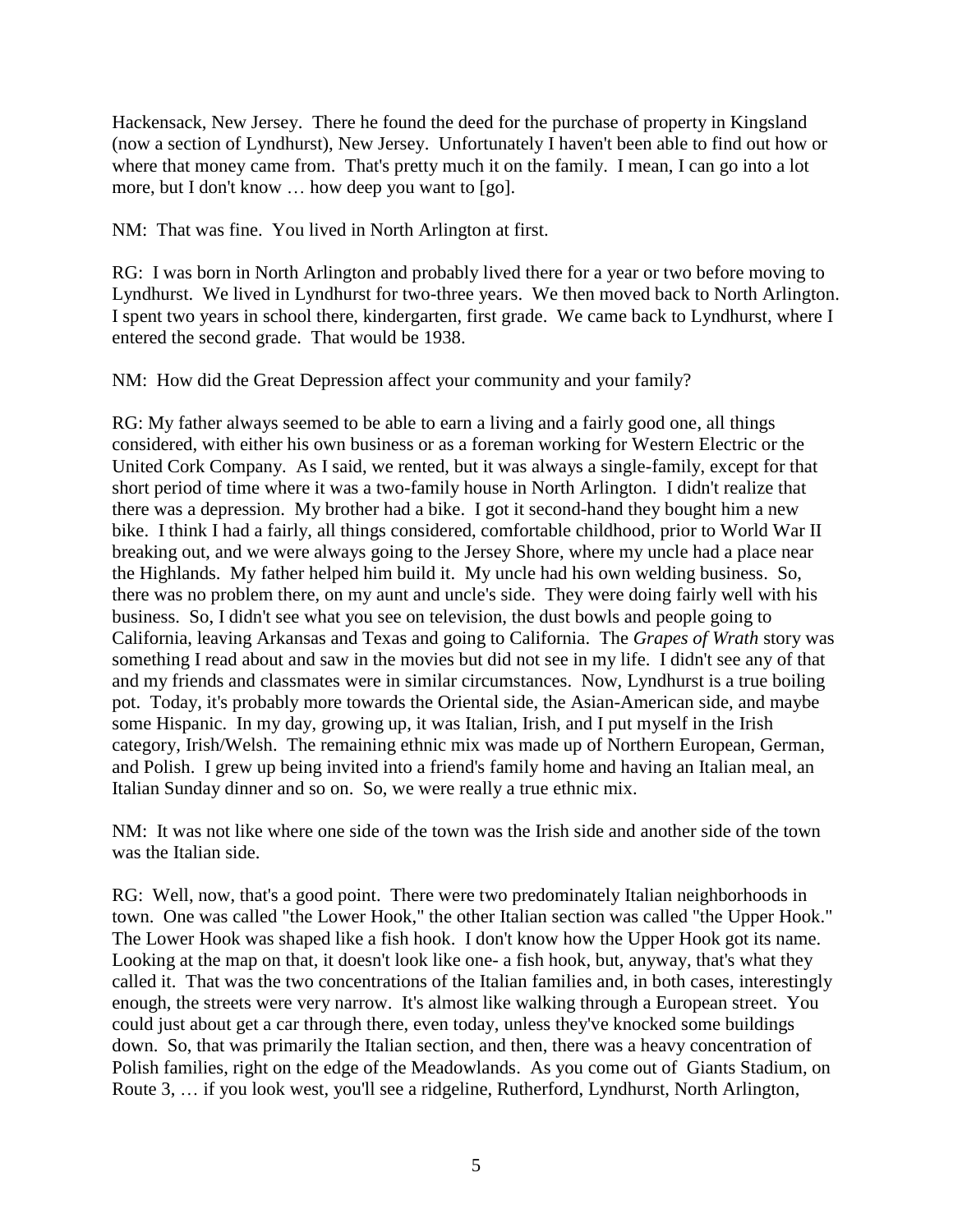along that ridgeline, there were Polish families. The rest of town was just a mix. I went to a grammar school that was right on the edge of the Lower Hook, and so, up until the eighth grade most of my classmates were Italian. Then, they combined the eighth grade students from Washington School into our school. They were from the Polish/Anglo-Saxon [section]. Then, we went on to high school. So, we had a good mix and, of course, playing sports, you didn't have Little League in those days. We just picked up guys and went and played all around town, got to know everybody. So, that was that, as far as the ethnic groupings are concerned, and we didn't have any blacks in town. Rutherford did and that was primarily because Rutherford was a very wealthy town and the story goes that, after the Civil War, most of the people who were living there worked in New York City. The train went through Rutherford and into New York, before the busses started to take most of that traffic. So, you had very wealthy Wall Street financial families in Rutherford and most of the servants, after the Civil War, were black, and so, they migrated north to become servants in the wealthy homes in New Jersey. So, that's how the blacks got integrated into wealthy towns. Then, some of them concentrated, obviously, into Newark, Jersey City, and other cities. So, we played them in sports and got to know them, got to meet them. I really didn't get to know many blacks until I went in the Army and we were integrated. Truman issued the proclamation that integrated the military in '48. I went in the army in September '51, and so, that was my first meeting, Northern, Southern, blacks and so, that was an experience that helped me grow a little bit, too. ...

NM: You said that you were comfortable during the Depression.

RG: Comfortable, I would put us as comfortable, didn't realize [it], yes.

NM: Did your parents ever express any opinions about Roosevelt's New Deal policies?

RD: I can remember a little bit of it. My uncle, being in his own business, he did not like the government intervention into our affairs, the people's affairs. He thought they were encroaching too much. My father, I think, in the beginning, kind of felt differently. Again, I was nine, ten, eleven years old. I just remember them having the discussions and my father was pretty much on Roosevelts' side. Years later probably during my High School years he explained that he thought the government had a responsibility to "Get money back into the economy." He was looking at the money being pumped back into the system, but, by the time I was paying attention to it; … now, going back, and you, being in history, if you're taking economics courses, you find out that, by 1939, we were no better off than we were in 1931, [after] … taking the money and putting it into government programs and having people say, "Well, it's going to go here, it's going to go there," as opposed to a free enterprise system, letting that perk through and work. So, I don't know if you have had those classes yet. … I don't know whether you learn that in your history classes, but, by 1939, we were worse off than we were in 1931, '32. … World War II brought us out of it and they kind of brought a lot of that under control, or they had to, during the war. Of course, other things came into play during the war, but, to answer your question, I think my father, in those days, was pretty much pro-Roosevelt. My uncle was against [him]. ... Then, as time went on, that's why I brought in the 1939 comparison to '31, '[3]2, '[3]3, I think my father started to realize, too, that, "Wait a second, enough is enough. I think we ought to let free enterprise work." Then, he also felt the President should only serve for two terms. I know he was very strong on that. "Two terms is all you should serve. You start taking three and," in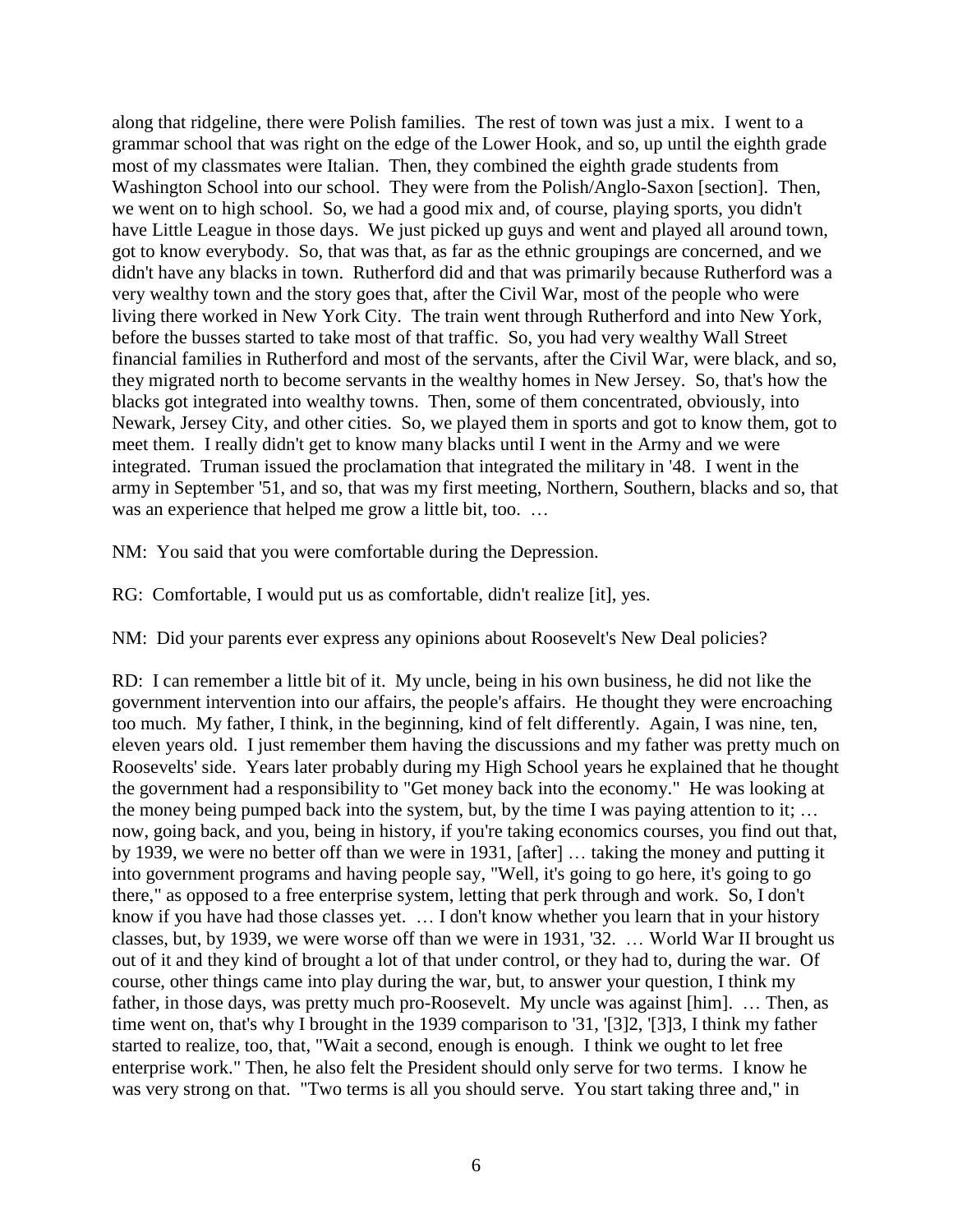Roosevelt's case, "four, that's a bit much. Now, you're becoming virtually a dictator," but it was wartime. ... Nobody wants to change horses in midstream like that, so, he was pretty much guaranteed a third and fourth term. As you probably have heard and read, immigrants coming to this country are strong, pro-American. My father was so pro-American, [if] anybody questioned American activities, he would go after them pretty strongly. I always found that interesting. Here he is, an immigrant, and he's the strongest pro-American. ... So, he was against the third and fourth term. He didn't like the idea. He understood it, because of the war, but I think he became more Republican and my uncle was always Republican. After the war they voted against Truman. I know he voted against Truman. I cast my first vote for Dwight David Eisenhower while I was in the infantry in Korea. I had just turned twenty-one.

#### NM: Do you remember Pearl Harbor?

RG: Very much so. I was ten. Yes, as a matter-of-fact, I was playing with a friend on a Sunday morning … after church. Actually, I guess it was around noontime. After church we went to an area between our houses that was a wooded area and a little on the mushy side when it rained. … It was years before they built a house there. So, we played there and as it happened we were playing war, shooting at each other, and my friend's father called out, "Come home, immediately," and he continued yell. I said, "Hey, Mitch, your father's yelling." "Come home now." So, I thought, "What's going on here?" … I went trotting along with him and his father told the two of us that it had just been announced that the Japanese had just attacked Pearl Harbor. So, that's very, very vivid in my mind, to be playing war, as a ten-year-old, on a Sunday afternoon, which should be a no-no right there. I didn't know what to think. I ran home. My father was listening to the report on the radio, there wasn't much said, except [that] the attack had occurred. They didn't disclose too much. We didn't see those films that you now see quite regularly whenever a war story is on. We didn't see that for several months. … If I'd put it in a timeframe, I would have to say it was probably after the Battle of Midway, which was in June of '42, because that was a big victory. We knocked out, what? Three or four of their aircraft carriers and we only lost one. … Guadalcanal was going our way. … We had just invaded North Africa. Those three things happened. The tide … started to turn in Guadalcanal, we defeated the Japanese at the Battle of Midway and we invaded North Africa. We had some losses in the beginning, but that turned around when Patton got there and you've seen the movie *Patton*, and so, you know what happened there. ... It was after that that they started to release more and more information because they thought the American people could now accept what a horrible day that was, and then, of course, [there were] those who were killed, who had come home injured and so forth, and the stories were seeping out, but, to see the film of those smoking battleships and everything, that was ... really a shocker. ... Then, the Bataan Death March, they released some news on that, because a couple of guys escaped, got to an island, were picked up, and then, they started the guerilla warfare in the Philippines. That didn't come out until a while later, either. The fact that some of them got out and they talked about the Death March. So, that got the public opinion very strongly anti-Japanese. In fact, I just saw a little bit of it over this past weekend. … Did you see any of that? As a result of the attack on Pearl Harbor (and the atrocities) our government didn't know who they could trust. So the Japanese Americans were herded into the concentration camps in California, and then, they brought some, I believe, to Arkansas, was it? I didn't know that. They were brought to a farmland area in Arkansas and, now, looking back with hindsight, you say, "Gee, that was pretty rough," and especially [for] the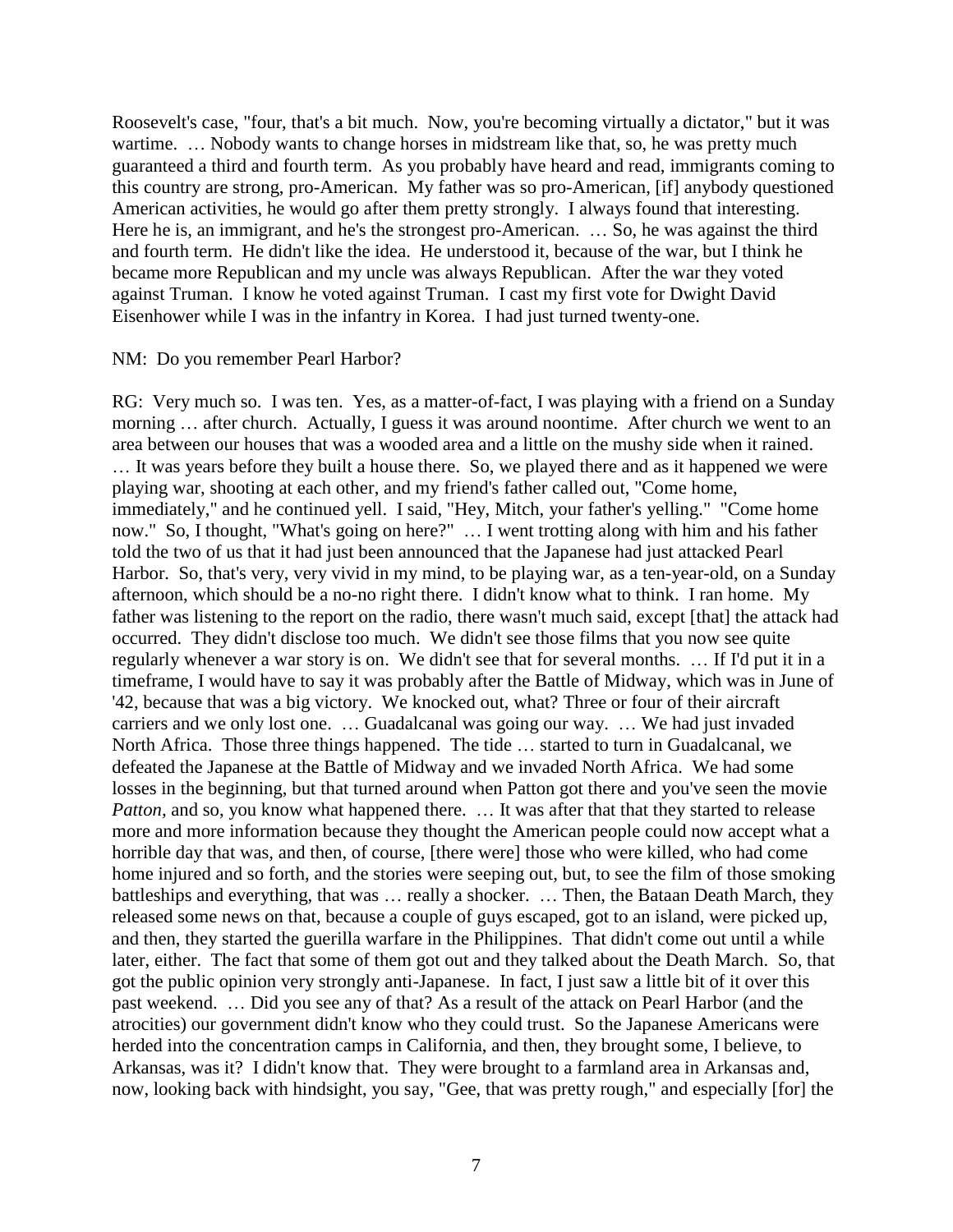young men who were patriotic and wanted to get out of that, volunteered to join our military. They weren't sent to fight the Japanese. They were sent to Europe. So, that's the first several months, but, look, as I say, looking back with hindsight, you realize they were treated pretty badly. Japanese-Americans were treated pretty badly, but, at the time, those stories were coming out about the horrible atrocities that Japan was committing. They were also committing atrocities against the Chinese people. I mean, we had bubble gum cards. I can remember these cards; … it was before the war. "The Rape of Nanking and the Japanese," was on a bubble gum card. I was a little kid getting these cards. Did you ever play with bubble gum card's, you ever play to win them? You know what I'm talking about?

NM: I just know Bazooka Joe.

RG: [laughter] Okay, you've got bubble gum cards. Most of them were Babe Ruth, Lou Gehrig, [a ballplayer's] picture on it, and you got a couple of big slabs of bubble gum to chew. ... Then, you'd flip the cards on the ground and … you said, "Odd," or, "Even." So, "even" would be two face-ups or two face-downs. "Odd" then would be one face up and one face down. I used to have a stack of bubble gum cards. [Laughter] - So, then war bubble gum cards appeared in the late 1930s. My father wasn't [pleased], and the teachers didn't like this either, but there were bubble gum cards with a picture of Japanese soldiers sitting at machine guns, machine gunning women and children, on a bubble gum card. Yes, true, and so, we knew about the atrocities. We already had a fear of the Japanese. As a child, I had a fear of the Japanese because of what I saw on those bubble gum cards. That's the only knowledge I had roughly the first year, several months, of the war, as a child, I remember very clearly.

NM: How did the war change your community and your everyday life? Did you see an immediate impact?

RG: Yes. All of the families had the blue stars hanging in the window. They had a son or daughter [in the service], mostly sons, though. There were not that many women in the Nursing Corps in the beginning of the war but then they started female branches for the Army, (WACS), Navy (Waves), Air Force (WAFS), and such. … Right away, you saw that, and then, your classmates and other children in the school had older brothers off into the service. So, even if they weren't in your class, your grade, you still knew [them]. During the Battle of Monte Cassino, I know we lost a couple of older brothers there. [On] D-Day, we lost a couple, and then, [we would say], "Johnny's not in class today." The teacher would then say, "Well, Johnny's not here today because he's just gotten the news that his brother was killed." It was brought immediately into the [lives of the] families in town, and then, when the blue star went to a gold star, that, you knew, was a loss. Then, there was the movie; "the Sullivan brothers". It was about five brothers [who were lost] on the one ship. They broke up family members from serving together after that. The next thing [was], then, you've seen [*Saving*] *Private Ryan*, that's the other story, where, after you lost two sons [the remaining brother(s) could come home]. There was a family in our town that lost three sons. They were in individual branches. It was the Lewandowski family. [Editor's Note: *Three Gold Stars* by Ray J. Rosamilia (Greeneland Press) tells the story of William (KIA, US Army Air Forces), Walter (KIA, US Marine Corps) and Alex (KIA, US Army) Lewandowski.] We talked about the Polish families. They lived down all the way on the other side of the ridge. They lost three sons and every one but one was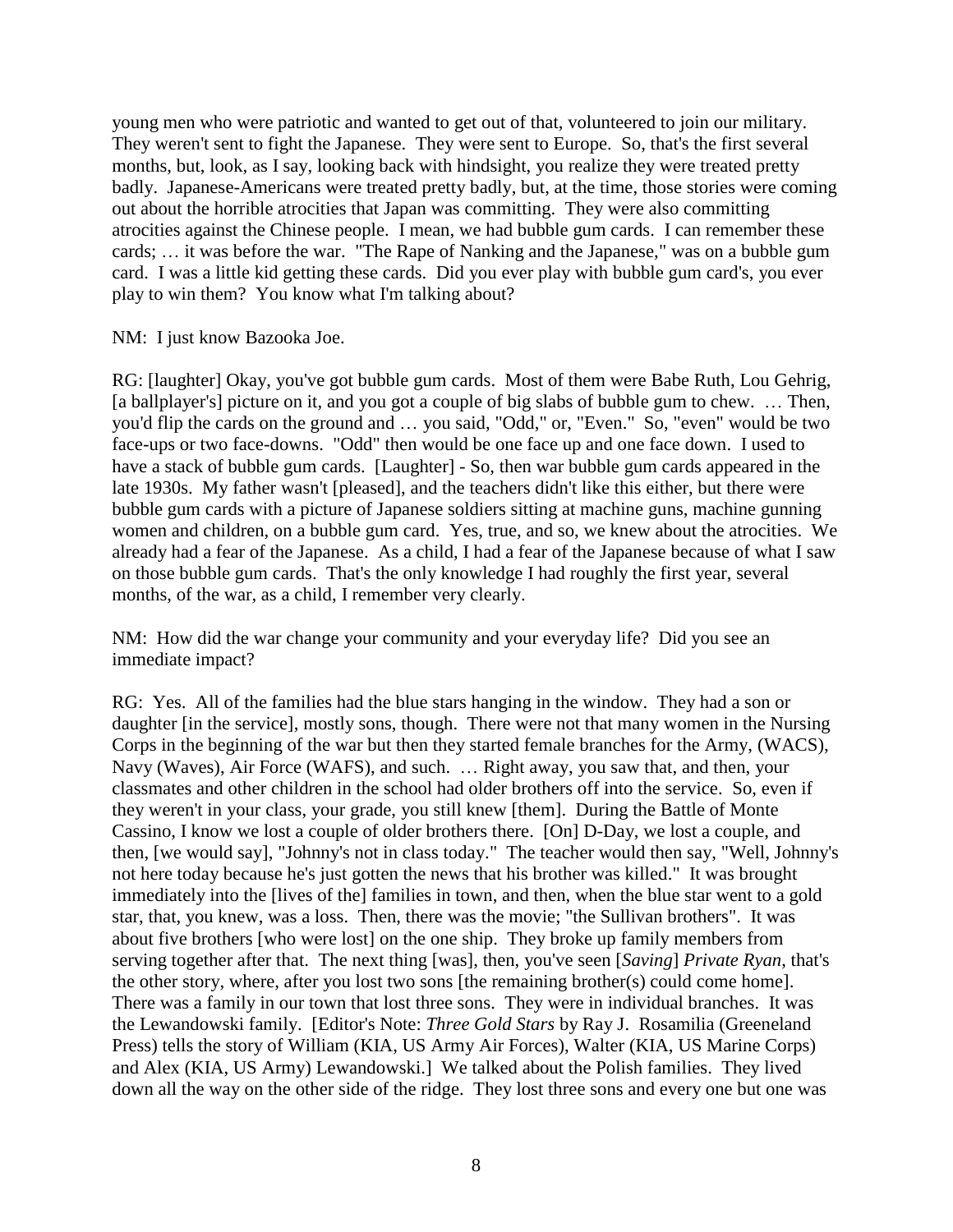an officer, pilot, naval officer, Army, infantry, and, within a year, … I believe it was a year, maybe fourteen, fifteen months, they were killed. … After the second or third one was killed the [military] said, "We will [bring them home]," and the story in the local newspapers, years later, not at the time was that the parents left it up to their children just like [*Saving*] *Private Ryan*. The remaining two sons or three sons said, "No, I do not want to go home." So, we had a lot [of losses], and then, there was Colonel Gerard. He became an ace, from our town, that was big news, over in Germany. He flew the P-47, which had the radial engine. He shot down more than seven. Before he left for Europe he buzzed our football field in 1944. It was announced Saturday afternoon. I guess he came up from McGuire and … there were three of them and they came down, and they buzzed the football field. So, it is things like that, as a kid, that are very vivid in my mind. General Gerard became the commanding general of the New Jersey Air National Guard in the 1960s.

### NM: Were there scrap metal drives? Did you see the effects of rationing?

RG: I participated in those drives. I was a Boy Scout. … In 1943, I was twelve, but my brother was in before me, so, I helped out. The Boy Scouts went around and we picked up glass and tin and you name it. I guess newspapers, too, now that I think about it. Newspapers were used because they could turn that into a cardboard of sorts, again, for packing stuff. So, we did that every Saturday morning and turned that in. On the rationing side, yes; every Christmas, a little jar of apple butter [in with my gifts]. I love apple butter and, yet, that was the only thing you could get during the war. You didn't get much butter during the war, so, [we used] apple butter. … All of my grandchildren who have tasted it say, "How could you eat that, especially having been forced to eat it [for] four years?" So, that's my memory. So, yes, the rationing was quite severe, but … I can never recall anybody complaining about that. … My father started a Victory garden in the back and we started a barter system. Another family had chickens and so, we'd swap vegetables during the spring, summer, for eggs, chicken, fresh chicken, and other families were doing the same thing, and then, we'd go around to families that weren't [so adept at gardening]. My father had a green thumb. I swear, he'd put seed in, and it would grow. He would go around and help other families start their gardens from seed. [Laughter] That was something, and then, the hand-me-down clothes, of course, shoes, and then, we re-soled shoes. My father, I can still see and smell the glue. [Laughter] He'd cut out the leather, if we had any leather, it was probably, most likely, a synthetic rubber of some sort, slicing that off. You'd have another pad to put on. You glued it and he had little tacks that he [used]. I can still see him, "Mr. Shoemaker," and that's what everybody had to do. …

### NM: Were there any blackouts?

RG: Yes, my father was part of the Civil [Defense] patrol. We practiced blackouts, I would say at least once a month, because you don't realize how close you are to New York. We're only several miles from New York City and the Hudson River and the Harbor. So, yes, I would say we practiced that once a month and my father was in it and my father-in-law (to be) was the head of it. … My father-in-law was very much involved. He was in World War I. … The other thing I remember very much, going down to the Jersey Shore during the war, to the Highlands, you would see the blimps up above. There's a naval base there. It was used for loading supplies on transports headed for Europe …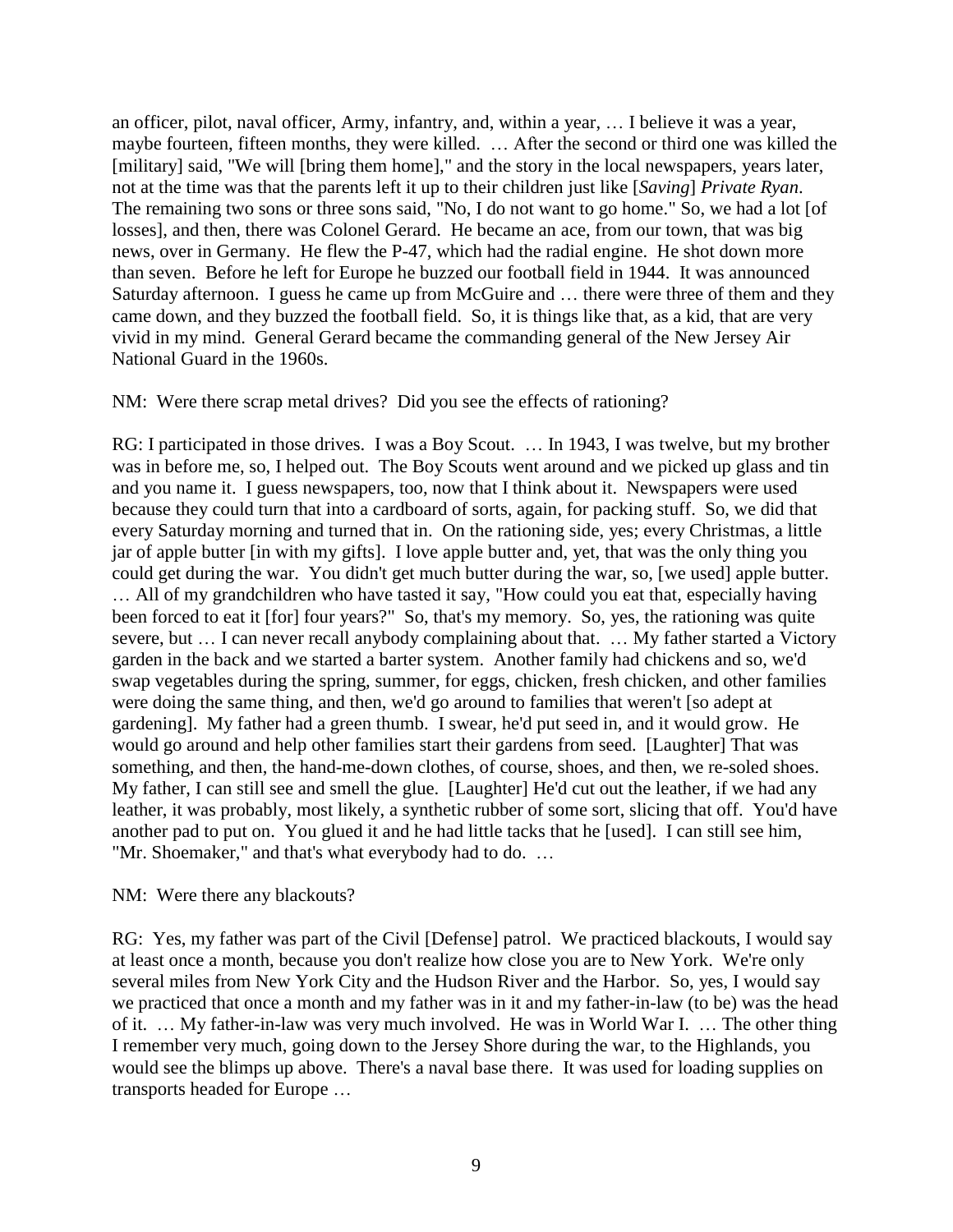# PA: Earle?

RG: Naval Weapons Station Earle. They built Earle during World War II. … That's where heavy munitions were stored and, in fact, there were stories years ago about atom bombs being stored in Earle. … You could see the ships, the cargo ships, and they would all form up just outside of Sandy Hook … for one part of the convoys. There'd be other parts in Boston and so forth, maybe, Philadelphia and Baltimore. … They would then come together somewhere in the North Atlantic, and then, scoot across. So, we had the dirigibles, the airships, the PBY flying boats. You've seen those, with the double-engine on the wing. It was many a summer night when you'd start hearing the distant, "Boom, boom, boom," and we would say, "Whoa," and we'd all run out towards the beach. … Off in the distance, you'd see the lights, a ship, and, the next day, you'd see the pallets scattered on the beach. These pallets were similar to those that you find in warehouses today. They are picked up with a forklift. Okay, in the early days, they had lifeboats, obviously, but, then, they found that the lifeboats were very difficult to get off the ship. If you listed to one side, some boats were in the water and some up in the air. The pallets solved this problem. They had springs that could be hit to release these great, big pallets. The pallets were the size of this room, with several layers on it, and they were very easy to climb on to. Well, the next day on the beach, we'd see these broken up pallets, oil slicks, clothing, and so, you knew some ships were hit the night before, just off the coast of Sandy Hook, New Jersey. This reminds me of my cousin's husband. He enlisted right after Pearl Harbor, Merchant Marines. He was torpedoed three times. He made the Murmansk Run, which was deadly. That run went up around Norway, Sweden, to Murmansk, which was the only open port in the winter that we could get to, to get the supplies to the Soviet Union. [We] couldn't go across the Pacific with the Japanese there. So, that's how they had to get supplies [there] and he did that. … So, the blackouts, the war was very vivid as a child, from just being down at the Jersey Shore and seeing that, the dirigibles and so forth, and, of course, as I mentioned, the gold stars and friends losing their older brothers, and so, very vivid, very fresh in my mind. …

PA: Your brother was a little bit older than you.

RG: Yes, three-and-a-half years.

PA: Was he also too young to be involved?

RG: He quit high school in his senior year, joined the Merchant Marines. This was in 1944. I guess he went in the spring of '44, went to the Merchant Marine base at Sheapshead Bay, Brooklyn, trained, and then, … virtually the last year of the war, he was going back and forth to Europe with the supplies for D-Day. D-Day had happened in June. It was after D-Day that he was starting to cross over. ... So, he was out in 1945, '46, I guess. Then he got his draft notice. He didn't qualify for deferment. You had to be in before 1943, in the Merchant Marines, to qualify for an exemption from military service, because that was considered a civilian job that was quasi-military. So, he enlisted in the Marine Corps in '46 and '47, went to Tientsin, China. … It was at the time Chiang Kai Shek was having problems with … the Chinese Communists, Mao and such. His military station in Tientsin was attacked on several occasions by Chinese Communists in '47, '48. He was a machine gunner and he saw a heck of a lot more than I did.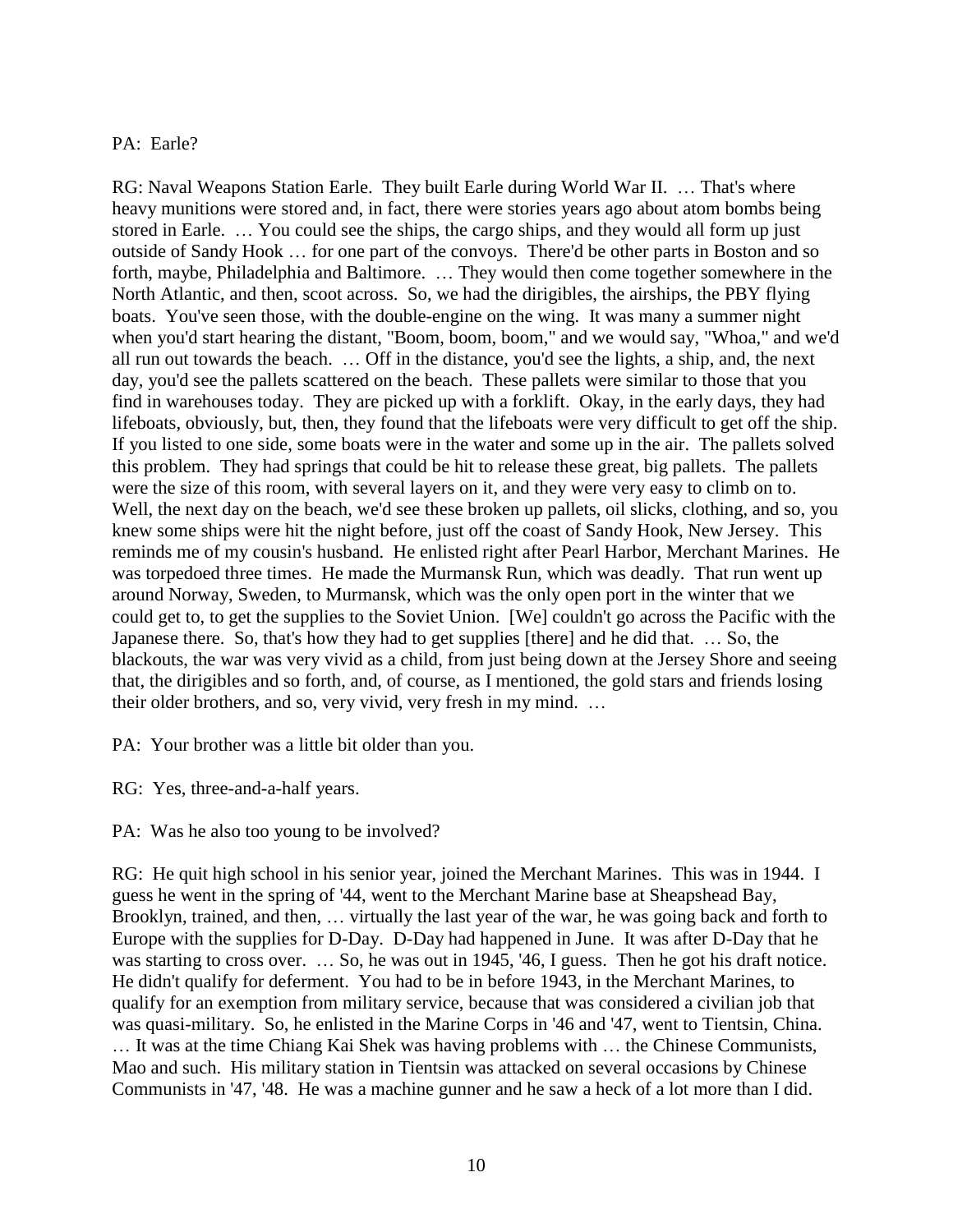… He had some stories to tell. … He killed quite a few Chinese with his machine gun. Nobody knows much about that part of our history, but the Chinese [Communists] finally won, as we know. WEB Griffith has written about the China Marines. They were a special group. When my brother got out, he went back to Newark Prep, in Newark, New Jersey. He got his math in order. I guess he had to take a couple of other courses, too, but primarily he went to upgrade his math. He left to go to a medical technical school, in San Diego. He had former Marine friends going to that school as well. Then, he went to the University of Colorado and got his degree in chemistry. He got a job working for the government. He went around the Northwest in a mobile lab checking on the missile silos, to see if the fuel for our missiles aimed at the Soviet Union with nuclear [warhead] bombs on them was okay. He would check the volatility of the mixture, to see if the fuel was still good. He did that job for … quite a few years and … he loved it. He was all by himself and he would go out [to] these various military sites. … [In 1961], JFK said, "We will be on the moon in ten years." Pan Am had a division that was working on rocket fuels. They got the contract in the late '60s to develop a fuel that would get us to the moon. My brother was hired to work in that division and I can't think of the name of it now, but it was a division of Pan Am Airlines. The project site was outside of Las Vegas. They had a place out in the middle of the desert, Jackass Flats. They set up a hundred miles of railroad track, something like that, fifty, maybe. They would put the rockets on the railroad tracks and shoot them down the railroad tracks. My brother lived in Las Vegas with his wife and children. The team was put on a bus to Jackass Flats every morning. Then in 1968, 1969, we got to the moon and the contract ended a couple of years later.

--------------------------------------END OF TAPE ONE, SIDE ONE--------------------------------------

RG: Okay, so, he loved it in the Las Vegas area so much, between the hunting and fishing and all the sports life, his allergies virtually disappeared, and so, when that project ended, with the rocket fuel and so forth, he decided that he was going to stay there. His wife was a nurse and she was already working in a hospital there, and so, my brother went in and, in effect, became a pharmacist in the hospital. That's where he was working … when he died, at the age of fortyfour, massive heart attack, in 1971. He was born in '27. So, that's his story and, now, the kids are still living in Nevada, scattered, doing quite well.

PA: What was going on in your life while he was away in China?

RG: Okay, I graduated from the eighth grade in June '45. [News of the end of] the war in Germany, V-E Day, spread through the school, because we were still in school and we just ran out. Everybody ran out into the streets. Classes were cancelled. We ran up and down the streets like wild maniac kids. Then, in August, we were on summer vacation and the word [V-J Day] got around quickly. It wasn't so wild, because … Families were scattered on vacation. … The atom bomb, that was something that was hard to believe and, I can't recall, but they just said it was a massive weapon. I don't even know if they used the word "atomic bomb" when we first got the announcement. I don't recall that part of it, just a massive bomb, and then, how soon after that did it show up in the movie theaters? I don't know. I think it was quite a while later before we saw that mushroom cloud for the first time. I was fourteen at this time. So, through from '45 to '49, the things that I've just mentioned, the Communists taking over China, that happened in '48, and Truman getting elected in '48, which was a big shock. Everybody thought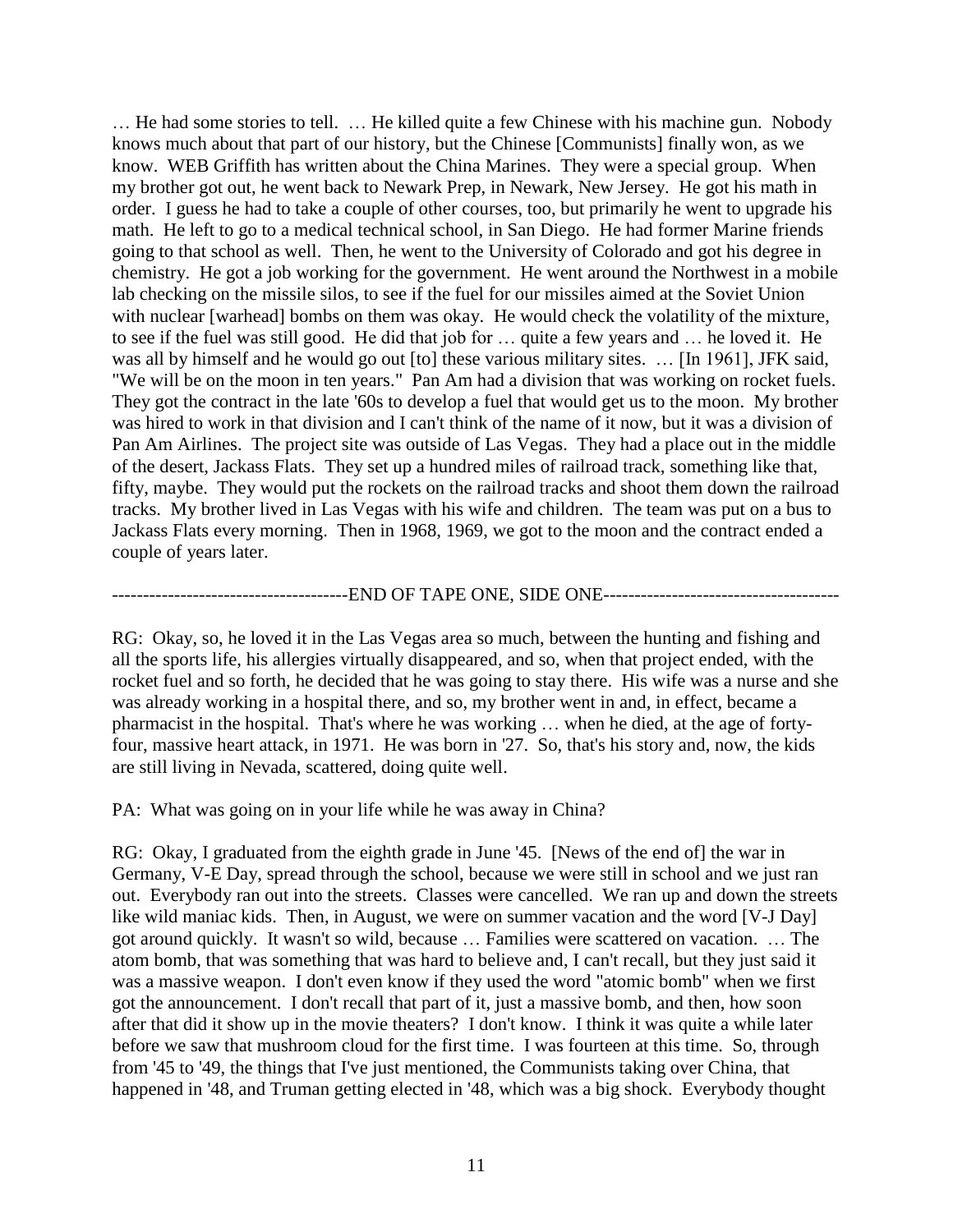that Dewey had won, because they thought that the Democrats had been in power from '32 on [and] ... everybody thought it was about time for a change. Truman hung on and I think Truman will go down, probably, as one of the top ten, fifteen Presidents, doing what he had to do at a very crucial time in our history. So, Harry Truman is one of my [favorites]. I admired him a lot, looking back, as an adult, for the things he had to do under a great deal of stress and for having some idea of what the consequences were going to be. He realized, on the one hand, that [he] probably saved millions of lives. By killing hundreds of thousands, he saved millions. It's a horrible way to do it. ... I have to say that I did a lot of reading. If I wasn't out playing baseball and football through my high school years, I was in the library reading. I didn't get much out of school. [Laughter] I was bored. I wanted to be out there playing sports or I wanted to be in the library. I loved to read and I loved history and that's probably what I should have pursued. I also loved working with young people, when I had the opportunity. I got to read quite a bit about the Soviet Union and Communism and I got to understand the free enterprise system, capitalism, "A government of the people, by the people, for the people." I had a great deal of understanding and appreciation for our way of life as a teenager, because of my reading. So, I read a lot of stories during the war about Guadalcanal, Tarawa, all of that, North Africa. So, I knew the battles. When the books were allowed to be released, I read them. The Flying Tigers in Burma, I read all of that. So, I knew quite a bit, but, then, that ended when I was fourteen, the war years ended, but I continued reading quite a bit about [it] and I became fascinated with the differences between Communism and, I keep referring to it as the free enterprise system, but capitalism if you will. Our ability to [say], "We govern; we control the government," versus them controlling us. I saw, in my teenage years, that we had a bout on our hands with Communism and I knew quite a bit about [it]. I read quite a bit about Yalta in my teenage years. They just showed that conference again on TV, with Churchill … and Roosevelt, looking very ill, and Stalin. [Editor's Note: February 4-11, 2005, marked the sixtieth anniversary of the Yalta Conference.] Then, I guess somewhere around my senior year, the Russians exploded the atom bomb around 1949. There is an interesting side note to the Russian atom bomb. I read a book written by a major stationed up in Bismarck, North Dakota, from '41 to '45; he was a transportation expert. All of the critical material going out of the United States towards the Soviet Union went through the Bismarck air base. The planes flew over Alaska over the polar [cap], and then, down into the Soviet Union. So, critical supplies, correspondence between Roosevelt and Stalin, everything was going out. It was brought to the major's attention that … a box had broken open and they saw papers describing heavy water and various formulations. So, this is 1944. The war is still on. The book was written in '48 or '49, and so, he didn't know it at the time, but here were all of the instructions for making the atom bomb, everything that was required, and it was going out to the Soviet Union. So, somebody was sending this documentation from New Mexico over to the Soviet Union. So, when I read that book in the early '50s after I was discharged from the Army, I remember thinking that we had traitors in very high places. So, back to my high school years, as far as becoming aware of what was going on in the world and where we stood in the world and where others stood. I don't know if you want to go into any more depth on that, but those were my formative years.

NM: You said that you played some sports in high school. Were you involved in any other activities?

RG: No, no, I really had no interest outside of sports. I look back at that and … I think about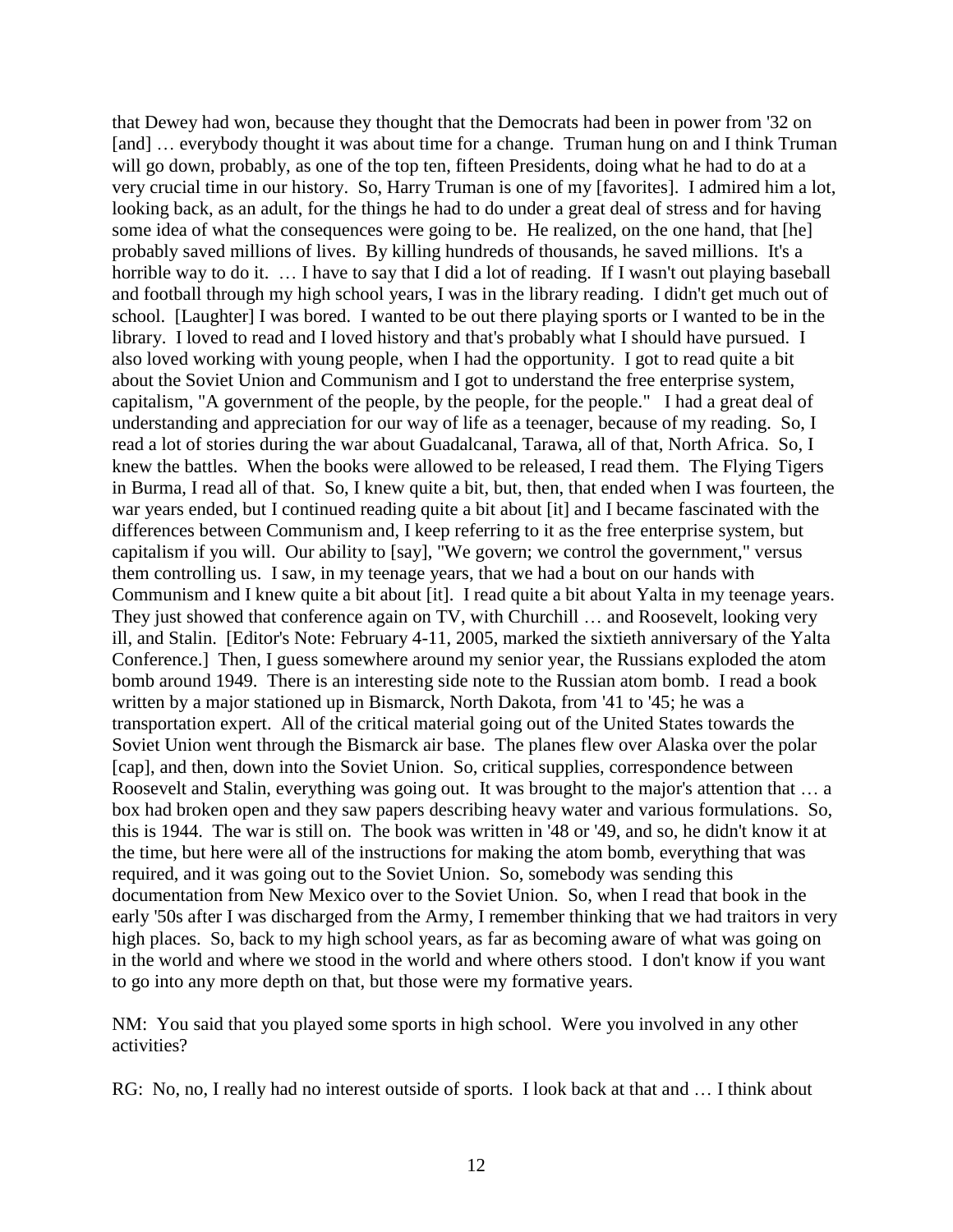that. That was not cultivated in me in any way, shape or form by anyone. I didn't have any desire to participate in anything [other than] sports. I just love sports. ...

NM: Which sports did you play?

RG: Baseball and football. [In] baseball, the Detroit Tigers had a scout [come to my high school]. He was there, actually, looking at somebody else. They signed him, up after graduation. He was a senior, I was a freshman. Another side note: after the war [began], now, I'm ninety-nine percent sure I'm correct on this, there was only one sport, maybe two, maybe three. Track, football and basketball were allowed to continue during the war, because [of the problem of] bussing kids around, gasoline and such and the expense, but football was very big in the State of New Jersey, still is. So, I know they allowed that. The track, I'm not sure of, and baseball, no, basketball, yes; those were the two sports. So, during the war, there was no baseball. So, when I was a freshman, the war had just ended, it was the first baseball team fielded by Lyndhurst since 1941. So, I made the … junior varsity as a freshman. They allowed that in the state at that time. In football, you couldn't do that. As a freshman, you could not play varsity football or JV, but, in baseball, you could. I pitched in a couple of [games]. So, I was pretty good and the scout saw me and talked to me and gave me some hints. I remember his name [was], Peanut something or other. He was that big. He knew [that] my mother's two uncles [brothers] were very good baseball players and my Uncle Arthur, I mentioned him before, the welder, he played in the Ironbound section of Newark, Industrial League. Peanuts knew them. He played against them. He played in the Major Leagues as well. So, we had quite a conversation, "Who taught you this and who taught you that?" I said, "My uncle," and he said, "Okay, stick that pitch in your back pocket and don't throw it again until you graduate from high school, because you're going to hurt your arm." The pitch was a slider, if you guys follow this, okay, and it puts tremendous stress on your elbow. Well, I was pitching in a semi-pro game during the summer and I popped my elbow. He came back to look at me the following spring and I told him. [Laughter] So, I went out to the outfield. I could still throw but, if I tried to throw anything with any kind of action on it, I couldn't. So, that ended my pitching career. … So, I played four years [in high school] and I played two years at Fairleigh Dickinson, varsity. There, again, I was on their very first baseball team, in … the spring of '50. I made their varsity, but, again, that was their first baseball team, too, but I was, again, an outfielder. That was baseball, loved it, and, [in] football, I was doing pretty well, and then, I became ill. It was kidney stones. I had a kidney stone, very unusual for a teenager to have. Usually, it's something you have to manufacture over many years, but I had one and it was kicking around. I kept getting stomach pains and lost my appetite. I decided to leave the team. So, that was that. That was the sports, didn't really pursue anything else beside that.

NM: Did you plan on going to college during your high school years or was it a plan that gradually took shape?

RG: It was the last months of my high school years. I was just an average student, … didn't know where I was going, and then, I had to take a battery of tests. Some friends of mine were going to college [and] had already been accepted at Fairleigh Dickinson and they said, "Look, why don't you come with us?" … So, I went to my father. He said, "Okay," and so, I took the battery of tests and, I don't know, somebody said the IQ was, like, over, like, 140 plus or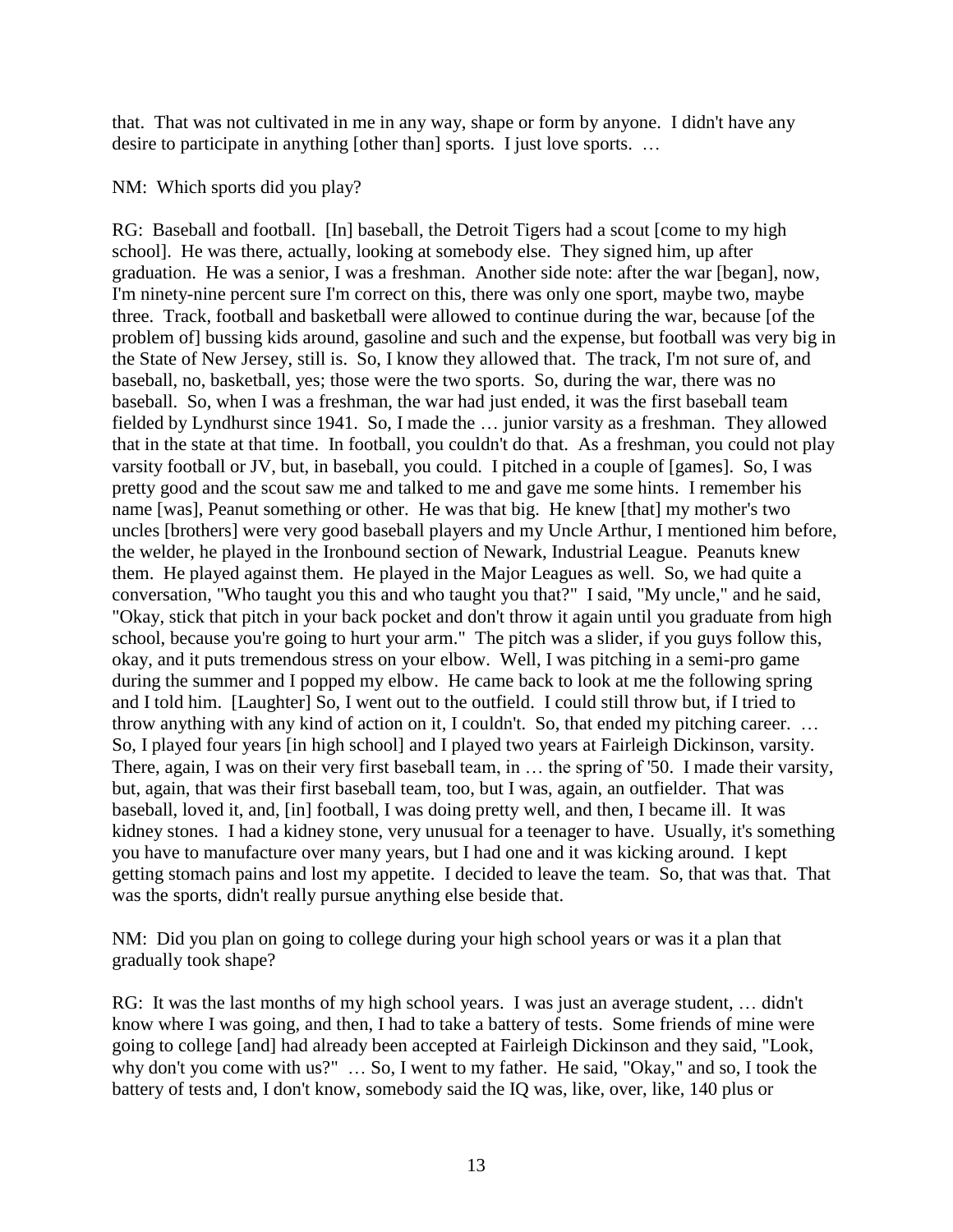something like that, but I didn't know what the hell that meant. So, I was accepted and I went for two years, but, as I say, I was bored. It was all business stuff. I think if I'd taken what you guys took [history], I might have stuck it out …

NM: Were you aware of what was happening in Korea when you were at Fairleigh Dickinson?

RG: Oh, very much so. … That was something else we learned, yes. The Communists liked to split countries. That way, … we'd go into a peaceful mode with our friends and they'd go into the military mode, waiting for the day when they could attack, and it was a strategy that worked in … North Vietnam, South Vietnam, North Korea, South Korea. So, that was a tactic, strategy, and so, we were very much aware of the fact that this was a dangerous situation. The Soviet Union declared war against Japan about a month before we dropped the bomb. … Because they had these messages flying back and forth, they knew we were going to drop the atom bomb. So, when they got that word, they declared war on Japan, a month before the atom bomb. What they demanded as a result of joining us in the War in the Pacific and having done nothing at all except a signed piece of paper saying, "We're with you," they got the … northern islands of Japan; … I think they still hold on to one. The Japanese got the rest back. They got North Korea and, for a while, they had … a good chunk of Manchuria. In effect, they had Manchuria. They weren't given it, but they had it. That's how the Chinese Communists were able to knock out General Chang Kai-Shek. That was their safety zone, just like Al-Qaeda had the Taliban in Afghanistan. They would find themselves in countries where they had friendly relations. That's what they did. So, we knew, I knew, because I followed those reports, and I knew that North Korea was a boiling pot and I was not surprised when the invasion happened, to answer your question directly.

NM: How did your family feel about your joining the military?

RG: Well, if I'd dropped out of college with my Associate's degree, I knew that, within six months, I'd be drafted. They knew I'd be drafted. So, this wasn't something that [made me think], "Well, if I do nothing, if I just go out and try to get a job, I'm safe. I'm not safe." … I went home and I explained [it to my parents], "I think I'm going to go and take the test," and so forth. … My mother was always … a very quiet woman. … I don't think she liked it, but she would go along with what my brother and I decided. My father, I don't recall him trying to talk me out of it, again, a strong patriot, and he felt that that would be acceptable. I don't recall him objecting.

NM: Was the process of adjusting from civilian life to military life easy or difficult?

RG: Both, it was both. Physically, I was in pretty good shape. Having been in the Boy Scout'swe camped out quite a bit and this was surprisingly, extremely helpful, sleeping on the ground in the Boy Scouts, going foraging, making meals. We did a lot of that. The troop I was with was very good that way. So, I was not uncomfortable going in, sleeping on the ground, in a tent, and learning how to build, [with] a little grass, weed, tweeds, twigs, whatever, … a little mattress to keep me off the ground, so [that] I didn't [absorb] the cold into my body. I was comfortable, physically. Mentally, it was another story, the discipline. I guess I would have to say [that] I was pretty footloose and fancy-free, mentally. My mother was surprised when I came home and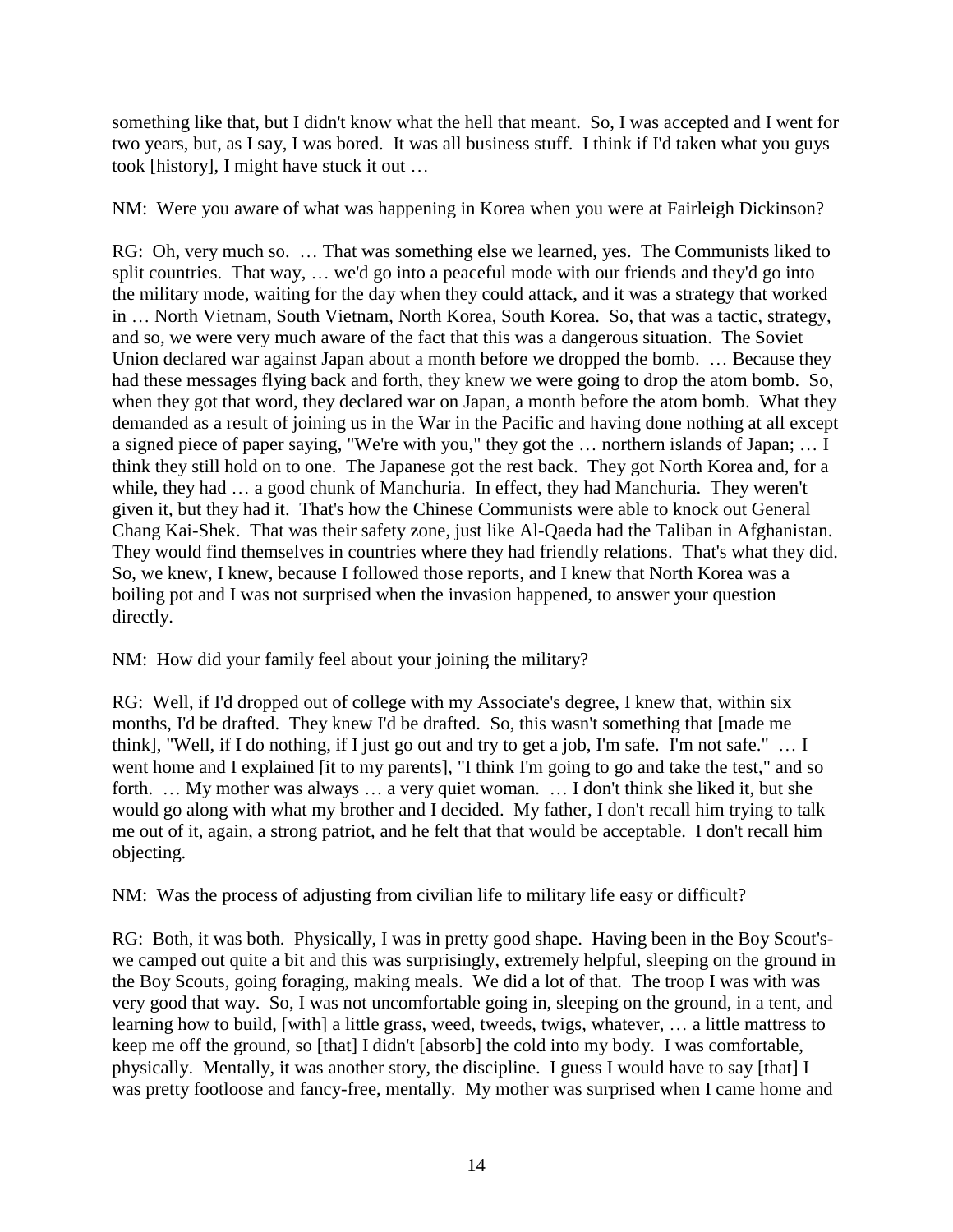I knew how to make a bed. [Laughter] I had to learn that pretty quickly. I had to get adjusted to somebody ordering me and telling me to do something and I knew, if I didn't do it, I was in trouble. A lot of guys fought that. Mentally, I fought it, but, verbally, I did not and, action-wise, I did not, but, mentally, I had trouble with it, you know, "Do this. Take this pile of dirt and move [it] over there," you know, stupid stuff. I'm not talking about something that makes sense, stupid stuff that you and I, we would all, consider kind of [stupid], but it was to break you down, so [that] they could build you back up again, you know, make you do stupid things. So, basic training, I would have to say [I thought that way for] the first eight weeks, and then, I said, "Okay, I've got this."

NM: Did you know that you were going to Korea? You said that some men were going to Europe.

RG: Yes. … My friend Rickenback went to Germany and he ended up in the military police, just like I did, after the infantry. … Now, I know some of the history; I know what happened to the Third Division before I got there. The Chinese had another breakthrough in January, February and March of '52. They got all the way into Seoul again, and then, we drove them back up to the 38th parallel. The Third Division … was among the heaviest hit. They had a South Korean division on one flank collapse. The Chinese came [in] on that side and the Third Division had to try to straighten out the line. I forget who was on the other flank, but they collapsed, too, so that the Third Division was semi-surrounded and they took heavy casualties. So, I was one of the replacements for all those heavy casualties over those couple of months. … That's why I went to Korea, I'm sure.

PA: Had OCS training been integrated by the time you entered the program?

RG: I don't remember seeing any blacks, no. I don't remember seeing any blacks in there. My first black officer was when I went to the military police. He was my platoon leader, Lieutenant Wiggins, good man. No, no, I recall just white [candidates]; I don't recall [any African-American candidates].

PA: After you joined the Third Division, did you begin to see the effects of integration?

RG: Yes, yes. Well, ... we had blacks in basic training and it was a very strange situation. I can't remember his name now, but one black [soldier] went to Fort Benning as well, for paratroop school, upon graduation. … The paratroop divisions were very limited, because they weren't using them for anything. I think they used them once in Korea, before I got there. … So, they sent them right out to line companies. They didn't keep them in paratroop divisions. So, we're in this group being sent to the Third Division waiting to get our assignments to the various companies. … I was assigned to Easy Company, and who shows up but the black [soldier] who was with us in basic training. … There were a couple of us that had been together, right from Fort Dix all the way through to Korea. He comes in with his paratroop wings. I said, "What the hell are you doing here?" and he said, "No assignment in the paratroop division for me." He was pretty bitter. He went all the way through it, didn't get to the paratroopers. Now, he's in a line company. A paratrooper does not want to be in a line company. He wants to be jumping out of planes, doing a lot of crazy stuff. … We were integrated in basic training and we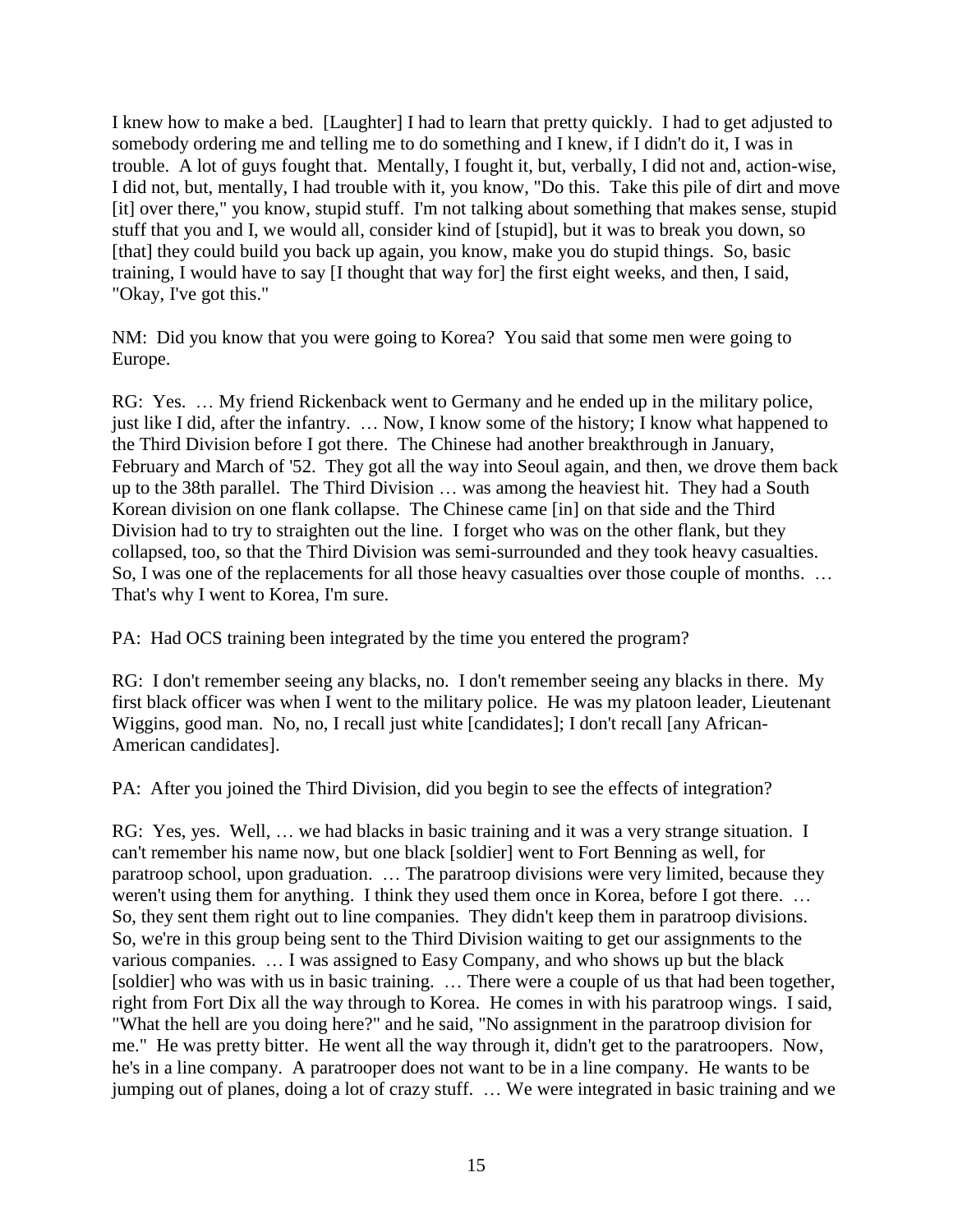were integrated in Korea. … From what I recall, that was right around the time [that] the integration had just been [implemented]. Truman said, "It's going to happen," right, in '48, but, in '51, some time in the spring of '51, I went [into the service] in September, the military leaders said, "It's going to happen. It's going to happen now. We're integrating right at the basic training level." So, this fellow, along with several others, was among the very first blacks to be put into basic training with whites, and then, in Korea, we were integrated. There weren't any racial problems in the infantry that I saw. After I transferred to the Military Police I began to see problems. … A couple of Southern blacks had a tough time with it. There were two categories, really. The Southern blacks were docile in many ways. … There was still that fear, I think, instilled in them, so, they did not [rock the boat]. … Then, the Northern city blacks, they were furious at the Southern blacks for being docile and they would [say things] like, "Get moving. Do this. Do that. Hey, man." You'd see some of that, not in front of us too much, but you'd see [it] a little bit and you'd see reactions changing. Over time you didn't see that docile attitude and it almost went over to the point of being arrogant, and so, then, you saw … another side, where they're trying to fight their way through this thing, mentally. So, it was tough. They had a tough time of it. Southern whites, I had some experiences that weren't so nice and, of course, when they found out I was a Yankee they gave me a little grief but since I had been in combat and they knew that I had been promoted as squad leader the grief was short lived. I did not become a squad leader in the MPs. There was one guy from Massachusetts and a guy came in from Nebraska, later on. The Platoon Sergeant [a Southern non-com] asked, "Where are you from?" "New Jersey." "Over there," … and so, I had all these Rebels [to deal with], big Rebel flag on the side of the tent. The first black [soldier] that came in, [they] put him right next to me. … I thought, "You guys, you're really not getting with the program yet." … The Southern whites had a tough time with integration, but it had to be done, it was done and here we are today. … Looking at it from my perspective, I know that you still see blacks upset with a lot of things, but I think we've come a hell of a long way in fifty years and a lot of it had to do with military service, too, getting everybody to know everybody else, being associated, sleeping next to a guy and having him tell you stories about what it was like growing up in South Carolina. You get your head straight quick. You think to yourself, "Hey, I had some rough moments here, a rough moment there." Compared to the blacks, no, you didn't have a rough moment at all. This kid had a rough time. He saw blacks hung from a tree. [I thought], "You've got to be kidding me." … I heard stories and saw things, but I think, now, if we had some blacks sitting here today, they might not agree with me, but I think we've come a hell of a long way. So, that's the integration side of it and I had a great lieutenant, black, military police, not the infantry. I didn't see any black officers in the infantry, not where I was, anyway. … When I arrived in Korea, as I mentioned I was assigned to Easy Company, [I was] brought to meet with the company commander. After some questioning he told me about a field commission program, where I would become a Second lieutenant. He asked if I would be interested and I made a serious mistake; I said, "No. I just want to put in my time and go home." I should point out that in my basic training company almost of us … had two years of college. I didn't say that before. In fact, [in] my basic training company, except for a handful of guys, [like] the blacks that I mentioned, I don't think any of them had any college, and then, some city kids, the rest were college graduates. Ivy League, most every one of them went to Ivy League [colleges], then, twoyear guys, like us, like my friend, Frank Hull, from the Bronx. He had two years at Fordham. So back to Korea. Frank was next in line to see the C.O.. Now, he's "H," I'm "G." I went in first, he goes in second. [He] comes back out. I ask, "He ask you if you wanted to … get into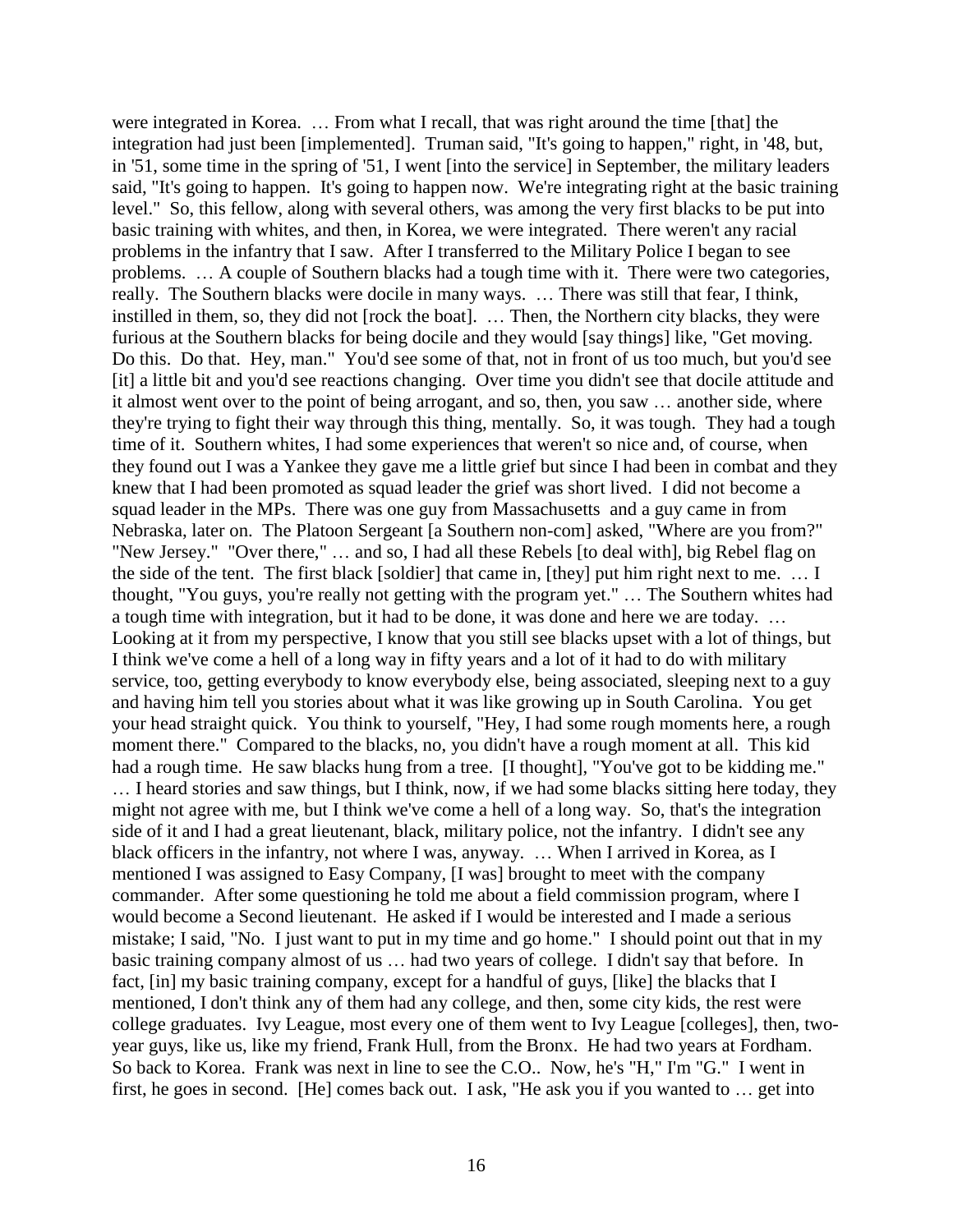the field commission program, officer's program?" He answered, "Yes." I asked, "What did you say?" He said, "I told him that I'll think about it." I said, "Frank, why didn't I think of that?" [Laughter] The reaction I got to saying no was not good. … Without going into details, I was given some nasty assignments so, eventually, I said, "Yes," [laughter] and so, eventually, I was promoted to squad leader and was given the Third Squad. The morning that I got the Third Squad ... we went into reserve. Guys were going home. Frank Hull got the Fourth Squad. I was now in the program. That afternoon I was told to report to our new company commander, Dan Foldberg. He told me that I was being transferred to the Third Division Military Police. My original C.O. had been killed in action. They took twenty guys from the Third Division line companies and transferred them to the Military Police. The division is comprised of twenty thousand men, approximately, when you throw in the artillery and all the other stuff, support stuff, and I was one of twenty guys selected to go to the military police. First of all, he wanted to know if I had anything to do with the transfer, because he had just promoted me that morning. [Laughter] He asked, "Do you know anything about this?" I said, "No sir, I don't." He then asked if I knew anyone at Division Head Quarters, Regiment H.Q. Battalion H.Q?" Again I said, "No sir, I don't"… I asked, "What is this all about sir?" So, he said, "Well, you're one of twenty men in the division that meet a certain profile, IQ, combat," they wanted guys there that [had] combat service, "and a certain amount of months remaining in Korea." So, I met the three main criteria. I was stupid. I had five or six months to go [laughter] and, anyway, so, I went to the military police. Frank Hull made first sergeant. I belong to the Society of the Third Division. There is a roster of members in the Society that is put out annually. Frank was on that roster in 2001. His name did not appear again. He made first sergeant, which is like a company commander, in effect. He's with the company commander, a captain. He was wounded twice. So, that's that. …

PA: You said that you had an African-American officer when you got into the MPs.

RG: Right.

PA: How did the white Southerners take to that?

RG: Not well. They didn't take it well. … He was Northern. … They did not take to it too well, … but they had to listen, you know. Obviously, they took their commands, but … every one of them pretty much paid attention to the platoon sergeant and the company [commander]. The company commander was a white, as well as the provost marshal, who was a major. I think I mentioned his name in here. He was white and a close friend of John Eisenhower's. They were classmates at West Point, and so, well, that reminds me; … after Dwight David was elected President, November of '52, I was selected to be one of John's security/honor guard. He was G-2, [assistant chief of staff], intelligence. … I was able to carry out that assignment for about a month, It was an honor and a privilege to be selected to be his [guard]. … At night, they … put him into a special compound, with guard dogs. He's the President's son, after all. So, they had to make sure that he wasn't [in danger]. I had a problem though. I had hurt my back in the infantry. I must have landed wrong. I've got a compressed disc at the bottom of my spine. It was aggravated, so, I just couldn't stand. … I couldn't stand that long. So, I went to the company commander and asked to go back on regular duty and he asked, "Are you sure?" He said, … "You know, it's an honor [that] you've been selected and I know Major Eisenhower likes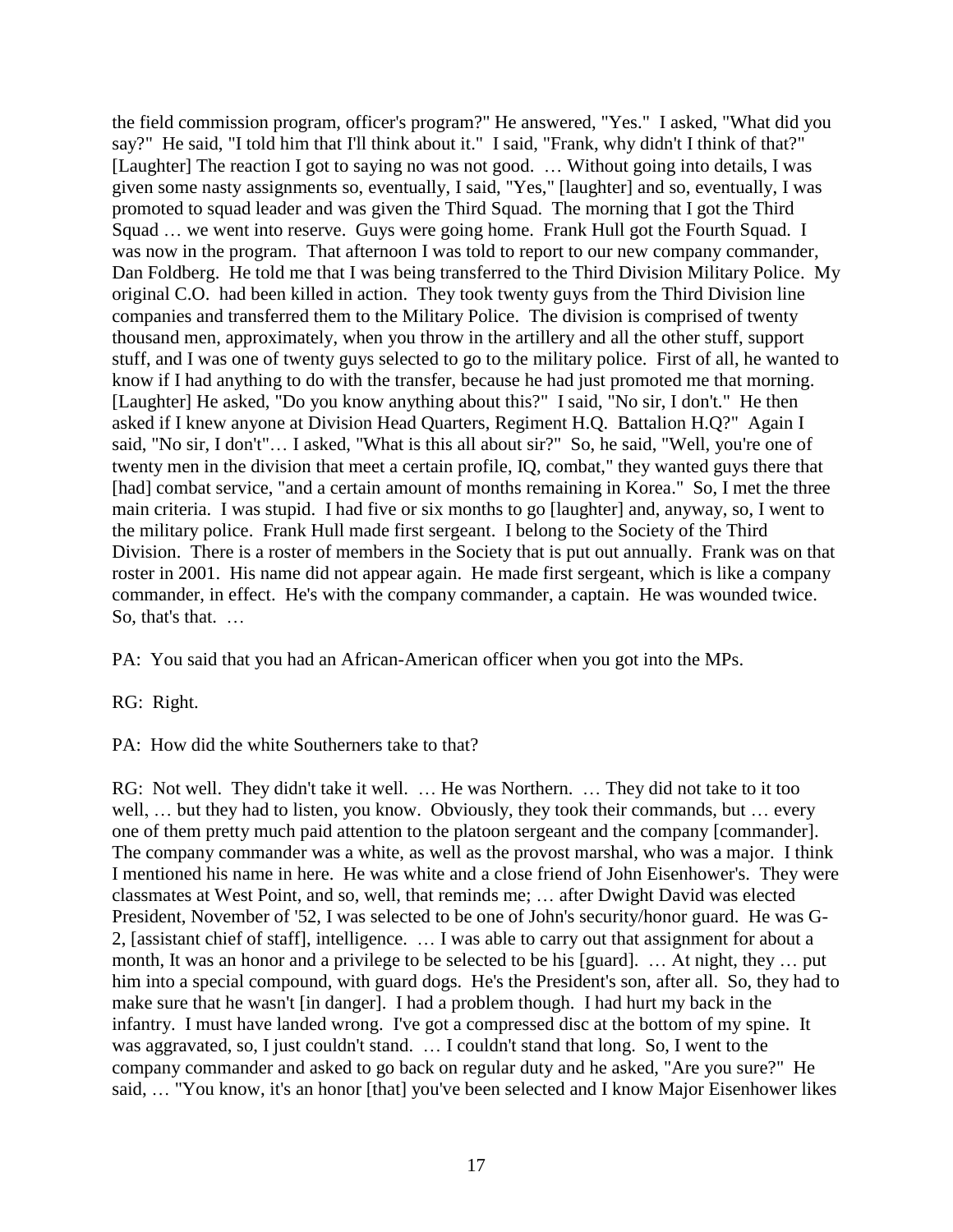you and would like you to stay." I said, "My back;" I said, "I can't stand for that long. I would like to go back to regular duty"… Really, I just … didn't want to stand around any more. So, what they wanted the twenty of us for was night patrols. We had North Koreans [with us]. ... Most of them were engineering students and they were either graduates or in school to become electrical or mechanical engineers in Pyongyang. That's where the North Korean university is, probably to this day. So, they were assigned to us and we would go out on patrols at night and that's what they put me back into. … Every one of us who had been in combat went out on these patrols at night. Back to John Eisenhower for a moment. I bumped into him, actually I knocked him down, when I was in the infantry. My platoon was taken off line to practice an attack on a Chinese outpost. We were to take prisoners. I found out later that Major Eisenhower had developed the plan. It had been raining. I slipped in the mud as we're going through the barbed wire and, actually, the guy in front of me slipped, bumped into me, and we both started rolling down the hill. I knocked someone down. We start rolling in the mud down the hill. Someone went running to pick him up. That someone said, "Sir, are you all right?" and I knew they weren't talking to me. [Laughter] "Sir, what happened" and so on. … After the action, … I was involved in a couple of things. The platoon sergeant came for me. I was to go in and give a report. Now, I'm just a PFC, [private first class], a lousy PFC, and I gave a report to this major. … [I] find out later, it's Major Eisenhower and he was the one responsible for the planning. … We were out there to attack a Chinese Outpost and try to get some prisoners and information. It was a flop. ... So, then, when I became ... part of his security, I got to talking to his driver. His name was Red, I can't … remember his actual name, and I said, "Do you remember a night …" and he said, "Yes. I was the one who picked him up." I said, "Oh, I'm the guy that knocked him down." [Laughter] He said, "Wait until I tell the Major." I said, "I don't know if that's a good idea," … but he told him. The Major came out and talked to me. He said, "I understand you're the guy that knocked me into the mud a couple of months ago." "Yes, sir." So, that's my Major Eisenhower story. …

PA: After your transfer, you remained in the MPs until the end of your tour.

RG: To the end, that's right. ... I was getting on the landing craft to go out to the troopship to go home the day the truce was signed, and I believe that's the 27th of July. You'd think I'd know that date. … We were standing right next to the barracks and the radio [was] on and they said, "The truce has just been signed." … We're all looking at each other, "Now, we're going home." So, I went home the day the truce was signed.

NM: Was there any interaction between the Army and the Korean civilians? Did you have any interaction with them?

RG: ... Not really, only at night, when I was on these night patrols with the North Koreans ... that were attached to us. We would pick up people and it's just like in this country; you know a Boston accent, you know a New York accent and you know an Alabama accent. The North Koreans with us knew a North Korean accent, and a South Korean accent. There was a line beyond which no civilians could go and that's where we patrolled, at night, with our North Koreans. … We'd pull off and we'd just go into our little hideaways in the jeep, get out of the jeep and wait, and, if anything stirred, we stopped them. … We got a couple that were infiltrating through. We had a guy, son of missionaries, who could speak several Chinese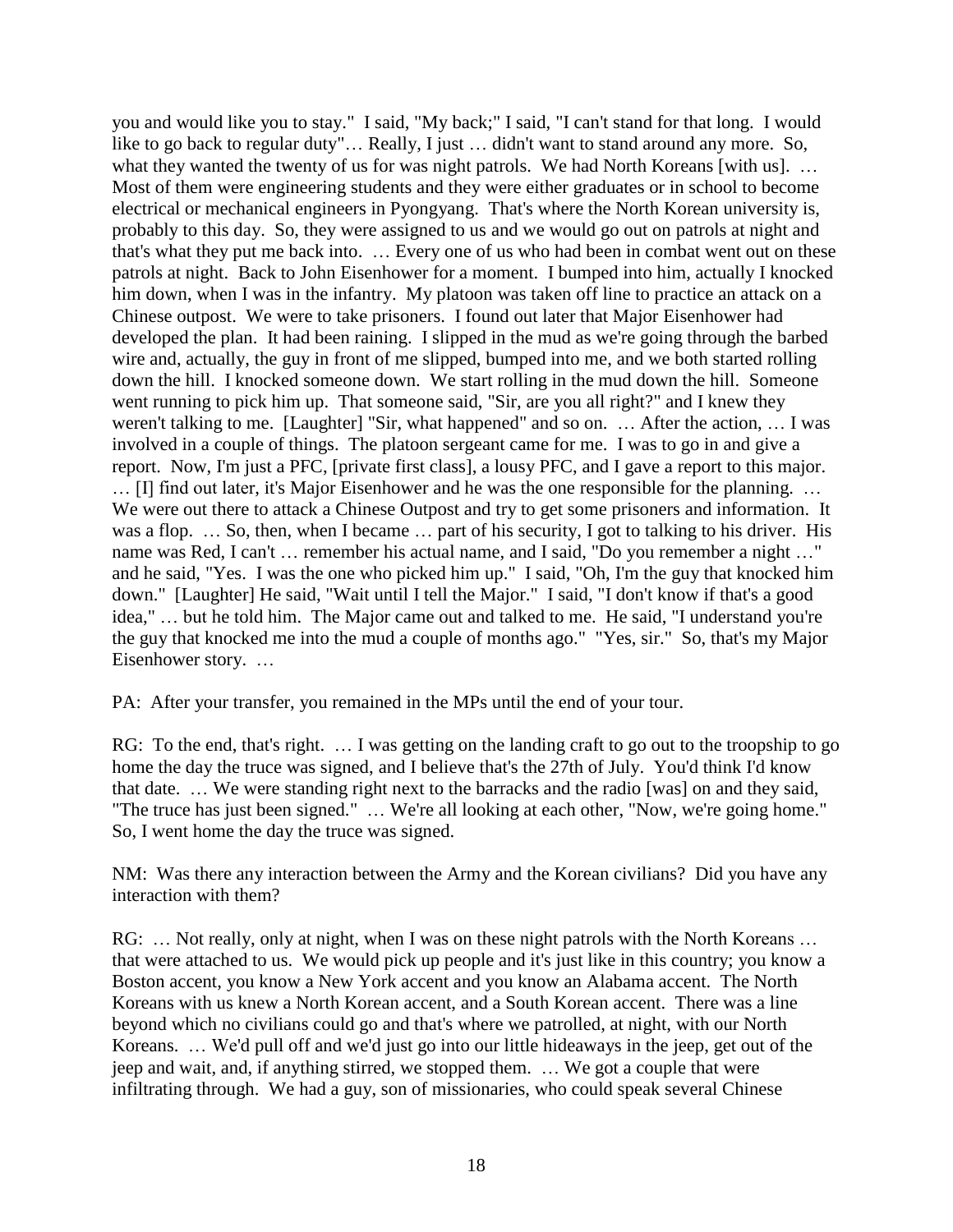dialects and could also speak enough Korean.

-------------------------------------END OF TAPE ONE, SIDE TWO--------------------------------------

PA: You were telling us about the son of the missionary.

RG: The son of the missionary was the interrogator. He could speak several dialects of Chinese as well as the [Korean language], … because we were always opposite the Chinese. I never went up against the North Koreans, to my knowledge, but those infiltrating through our lines were the North Koreans. It'd make no sense for the Chinese to try to infiltrate. I don't think they could get away with it. … So, those were the civilians, … plus the women who were allowed to come up, but we were just in back of the line beyond which no civilians could go, but we patrolled just behind the frontlines at all times.

NM: What was the relationship between the officers and the enlisted men like?

RG: … I'm hesitant to tell the story. It's about the Puerto Rican 65th regiment. … I was selected to become a scout. I'll call it a scout or point man. By the time I got there, there were frontlines and there were outposts. Most of the fighting was over the outposts, and so, [I would] be a scout for the squad assigned to take supplies out [to the outpost]. I would be the one, … because I was always selected for the lousy jobs, right, because of what I had said about not wanting to be an officer, right? [Laughter] He assigned me to every lousy detail until I finally said, "Okay." Anyway, so, I became a scout and I went out. So, I take the squad and supplies [out] to Outpost Kelly and return with the wounded. I had maybe three or four different routes. So in September '52 my company was on Outpost Kelly for ten days. I continued to bring our wounded back to the front lines and return with replacements and supplies. After ten days we were relieved. It was my job to go back to the front lines and bring out the relieving company. It turned out that they were from the 65th Puerto Rican Regiment. That night they were hit by the Chinese. So, the company that I took out was hit and rumors were flying that they were virtually wiped out. … Stories that came out later were that the Puerto Ricans couldn't understand the American [officers], the English commands. There was a lot of controversy over that. I think that's about as far as I want to talk about that. That's the only time I knew of any [problems], and then, after that, … the 65th was integrated with the rest of the regiments in the division, and so, it wasn't a pure Puerto Rican regiment any more.

NM: They split it up.

RG: They split them up, yes. So, we had the Puerto Ricans. … It's a sad thing, because this much I can [say], I do feel I should say, the 65th [was] just like the Japanese-[American or *Nisei*] regiments in World War II. The Japanese-[Americans] were among the highest decorated for a regimental-size unit, highly decorated unit in the Army in World War II. The Puerto Ricans were very close; the Puerto Rican 65th Regiment was very close. When Korea broke out, they went over and almost all of them were led by World War II veterans. Their sergeants, their noncommissioned officers and a handful of their commissioned officers were Puerto Rican, with excellent training and experience, combat experience, and just at the very top, … maybe down to captain, were Americans, North Americans. So, they had an excellent reputation … in Korea,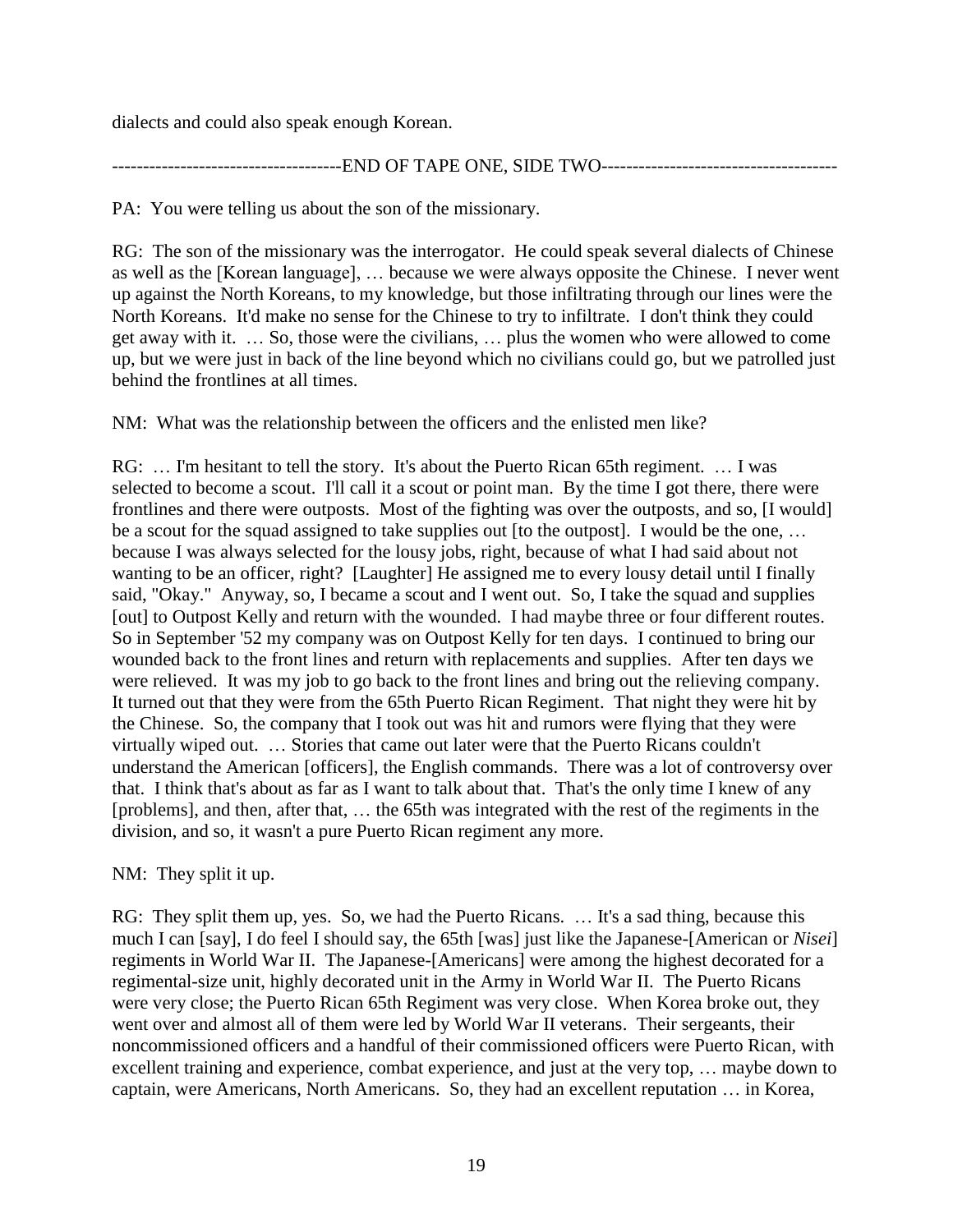but you had troops rotating home. … If you served in the infantry, you served nine or ten months. … Like me, I served about a year, because I was infantry plus [the military police]. So, you got points if you were on the frontline, and so, they started rotating the experienced guys home, just like me. [When] I went over, I was green. Well, you had to learn, but I had American officers telling me what to do, in English. … The experienced soldiers were rotating home, so, there's twenty-year-old kids like me who only speak a little English. All the veterans have gone home, only a handful are left, and, now, you have North American English-speaking officers telling them [what to do]. So, the handful of survivors said there was total confusion that night. So, you have to look at the situation down through the years. … There's been several articles in the American Legion magazine, Veterans of Foreign Wars, articles written about [that night] from the Puerto Rican perspective, by Puerto Rican veterans, some were in that company that I took out that night. … There was only a handful that survived and I saw one story about one guy that survived. So, that's the only experience that I can say [anything about], and then, my experience with the company commander, [laughter] but look … how stupid I was, to say, "No, I don't want to participate in the officer's program." … He was a World War II veteran. There, I would say there was … a little bit of unhappiness and, if you've seen the *Bridges of Toko-Ri* with William Holden, he's called up as a jet pilot. He gets shot down. … Grace Kelly is the wife. If you've never seen that movie, that typifies the feeling of those who were called back in, but they stayed in the Reserve. I think the officers had to stay in for six years, like it or not. If you were an officer, after World War II, you could check me on that, I'm ninety-nine percent sure, that they didn't have a choice. … So, even if you didn't stay in the Guard or the Reserves, you were in. If you were a critical [MOS], a jet pilot, you're back. Officers, you're back. My company commander was World War II. He was not a happy man, but it had nothing to do [with me], and then, my stupid comment to him that, "No, I don't want to." … Those were the only ones I would say were a little unhappy that they were called back to [Korea]. They had done their time, in essence, and they didn't think they should be there again. … The regular Army guys, that was different, … like John Eisenhower. He was in the tail end of World War II and he was making a career of it. ... Career officers, I never saw any animosity, any problems. Back to the 65th for a moment, I can honestly say that was the only time, and I didn't see it [then]. I've only heard about it since the incident occurred and, since I was the one that took the company out, I have a certain affinity for the story, feelings about it. …

NM: What were your duties when you were on the frontlines, patrolling and things like that?

RG: … Well, I was a PFC, then, a corporal, and so, I was a rifleman. They sent me to sniper school … and I was a scout, so, my duties were, as I say, [varied]. … You know what a listening post is? Okay, you have the frontlines and, somewhere out in the front of the frontlines, you … put somebody and he sits out there at night, with a radio com line back to the command post, or a walkie-talkie. … He had me doing that out there at the listening post all by myself. … One night, I was virtually surrounded by Chinese. I could hear them talking, and the other thing [was], he would have me scouting. … I call it a scout; I would be the one that would take the people out to the outposts, take the wounded back. So, I had people with me, those who were carrying supplies, those who were riflemen, to help in case anything happened, in case we were hit. Fortunately, I learned three, maybe four, different routes out. I never took the same route two nights in a row, and so, other guys who did it got hit. I never got hit. I'm lucky. Then, when I was on the outpost, every night, I would take our wounded off and bring back supplies. I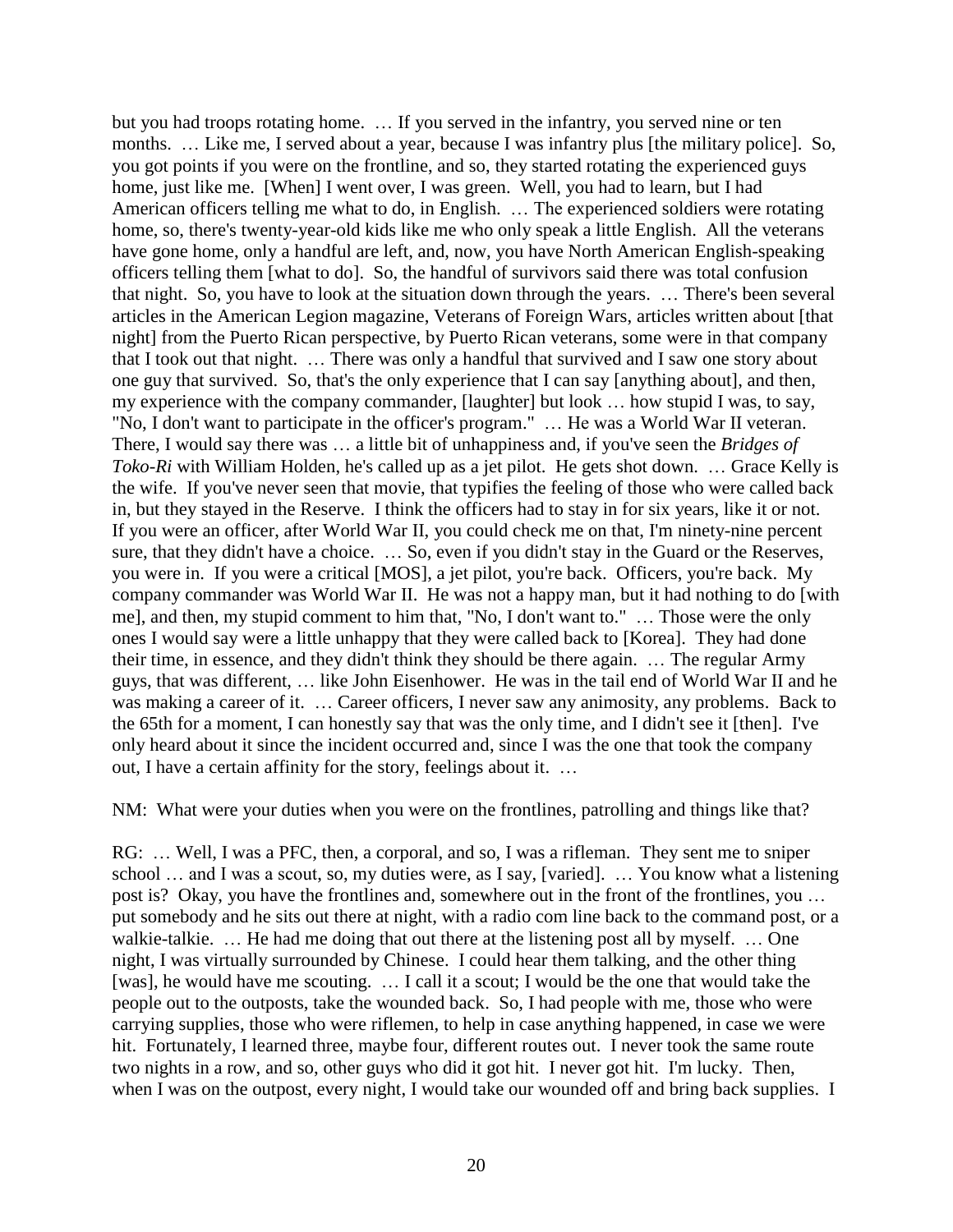said, "Well, how come there's no scout back there, doing what I did when I was back on the frontlines? How come? I'm going both ways here, every night." … Anyway, I guess because I never got hit, I guess they thought I was a lucky charm or something. So, that was one duty. Then, I was a Browning automatic rifleman. … Then, I was like an assistant squad leader, and [there was] the one thing that I talked about with John Eisenhower, where we went out to attack that outpost and that was a dud exercise. I had to give a report on it. I was ordered to go with the machine gun crew and help set the machine gun up. They covered us as we went into the attack. On the way back to the line we stopped. … The platoon commander; it was almost a full company. It was at least two platoons, maybe three platoons. So, that would be … over a hundred men. Word came back to the Platoon Sergeant and me that they couldn't find the machine gun. [Laughter] Now, the sun's coming up and you don't want to be caught out in the rice paddies with the sun coming up. So, they can't find the machine gun. [I said], "I'll go. I know where it is," and so, I went and got the machine gun crew and brought them back. That's what I had to report [about] to Eisenhower. He wanted to know exactly everything that I was ordered to do. Major Eisenhower wanted to know what happened and asked me questions that implied the lieutenant was in trouble. You know, that's really what was behind it. They fired him. He was gone. ... That day, he was gone. We had a new platoon leader. ... Those were my duties.

NM: You were opposing the Chinese.

RG: We were always opposite the Chinese, that I'm aware of, yes.

NM: Did they perform similar operations? Did you ever run into Chinese patrols yourself?

RG: No. I went out and set up ambushes, never got involved in being ambushed, most of our fighting was at night with very little firing of my weapon. While on the front lines we mostly sat there and got bombarded. I was in one major attack of battalion-size that would be several hundred men. We had to take back Outpost Kelly. They assigned me to be a radioman, of the attacking company. My C.O. called me out, made me a radioman for another company commander, whose radioman got sick. So, we took pretty heavy casualties and that's the time that I fired my weapon for a long period of time, but I had the radio, so, I … really didn't do as much as everybody else. … The Chinese had just gotten proximity fuses. I don't know if you know what that is; proximity, I'm sorry, proximity fuses, something we developed during World War II. ... If a shell comes down, it goes down to the ground and explodes. Proximity [fuse] ordnance] comes down within that distance of a tree or the ground and the shrapnel goes out [in a downward cone]. Well, that's what the Chinese had that day and anybody standing was cut down. … So, we had [heavy casualties], but we took the hill. So, that was my main, major attack, where I saw pretty serious trouble. The rest of the time was just being exposed, sitting out on the outpost, getting shelled constantly. … I would have to say, every night, we'd take fifteen or twenty wounded off the hill, just constant shelling for ten days, and then, on the frontlines, occasional shelling. So, that was pretty much it.

PA: For which actions were the two Service Stars on your record awarded?

RG: Those are for the summer or spring and summer and fall, I don't know, because it goes by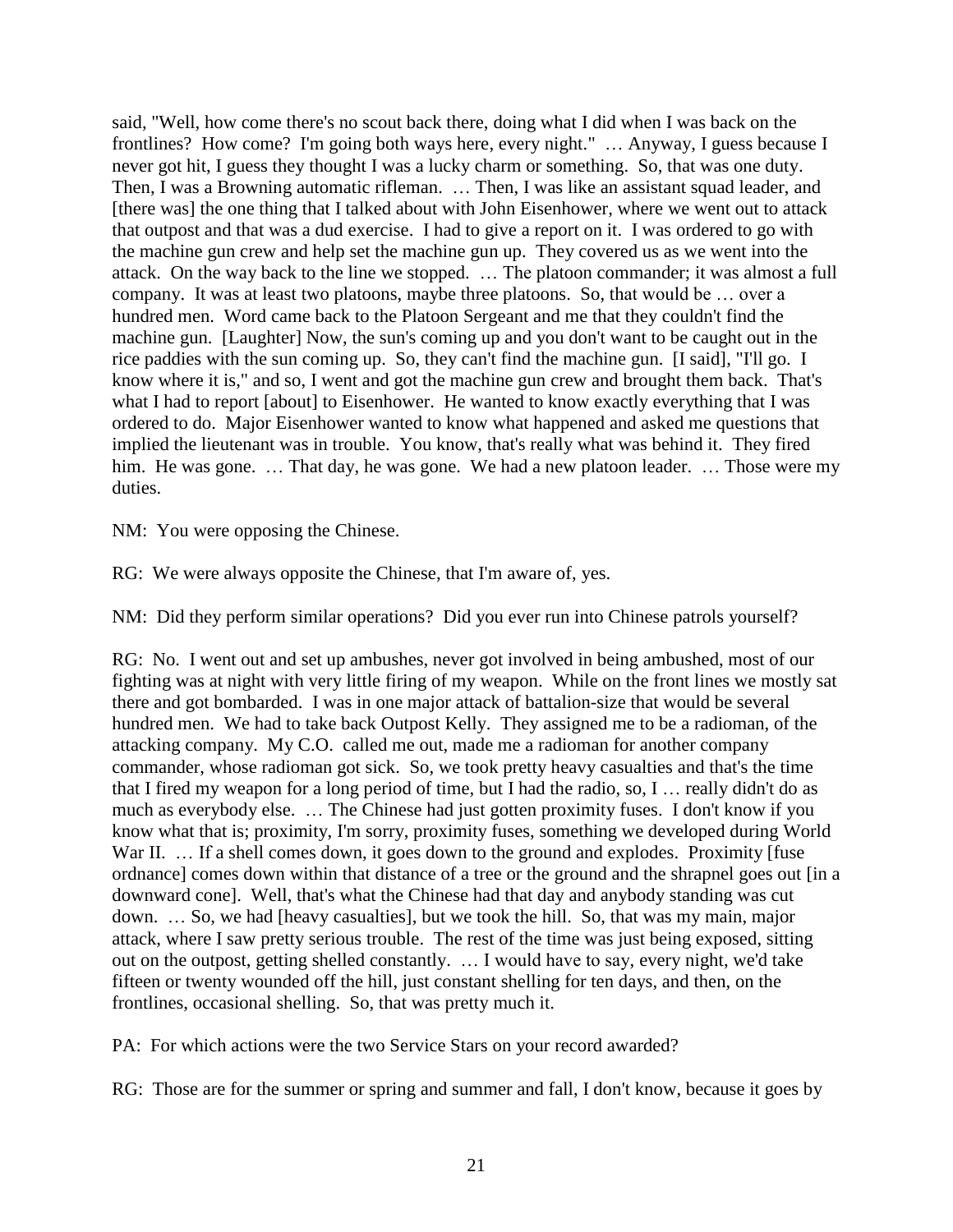your time. I got there in the spring and I left the infantry in the fall, so, that would be for that period of time, for what I've just described, being on the frontlines. … They award you that. What else do they have there?

PA: You have the Combat Infantryman's Badge, the United Nations Service Medal and the Korean Service Medal.

RG: ... I've got some things from New Jersey, too, that the VFW [Veterans of Foreign Wars] advised … Korean War veterans to put in [for]. So, I've got a couple of other New Jersey medals. One is for being in combat. They awarded the same thing for World War II veterans, I understand, and then, for Korean [War veterans], and I think they've just come out with one for Vietnam, and the other is for being in the military during wartime. So, those are two New Jersey medals that are not on that thing, but they're nothing. They're just for being there, [laughter] occupying space.

NM: Were there any duties with the military police that we did not discuss?

RG: Well, pretty much, the reason they wanted the combat infantrymen, the twenty of us, was pretty much for the night patrols, where we were pretty much running with North Koreans. … Most of them were either college graduates or college students and most of them were engineering [majors], electrical, mechanical engineers who defected. If you remember, we went all the way up to the Yalu, and then, came back and, on the way, we got pushed back, … when the Chinese came across the Yalu. Well, tens of thousands of North Koreans of all types fled south with the United Nations forces. So, we had them. So, most of my time was [spent] patrolling at night, going into little hideaways and looking, … because we were always north of the line where no civilians were, and we picked up a few. That was pretty much what I did. … I don't know if you were sitting here when I talked about John Eisenhower. … So, I became part of his security for about a month and I couldn't take it anymore. … I had problems with my back. I couldn't stand for any length of time . … It was an honor and a privilege, really, and, as the company commander, my company commander, said, … and the provost marshal called me in, the major who was John Eisenhower's friend called me in, and said, "Are you sure you want to do this?" I said, "My back," you know. So, I went back to doing the patrol duty at night.

NM: After that, you were discharged.

RG: Sent home and discharged and went back to school, went back to Fairleigh Dickinson. … I waited a year. I took a couple of courses, to see if I really wanted to do it. I went nights. That was a mistake, because I had the full GI Bill. I should have gone back days afterwards, because the one friend that I mentioned from Massachusetts, he went home [at] the same time I did, [and] another one, he was going to go back [then also]. He was U of M [University of Massachusetts] and the other one was Southern Methodist, and then, another one [was] University of Texas and Texas Tech, all four of us. They wanted me to go down. I could have gone, gone down to Southern Methodist, Texas Tech or University of Texas or U of M, and I wasn't married, … but I was serious with the woman who became my wife, and she wanted to go. … Her family was originally from Massachusetts, and so, I thought about it, thought about it and, again, the mentality was, "Go back to work, make a buck and get on with your life, [not] school." My wife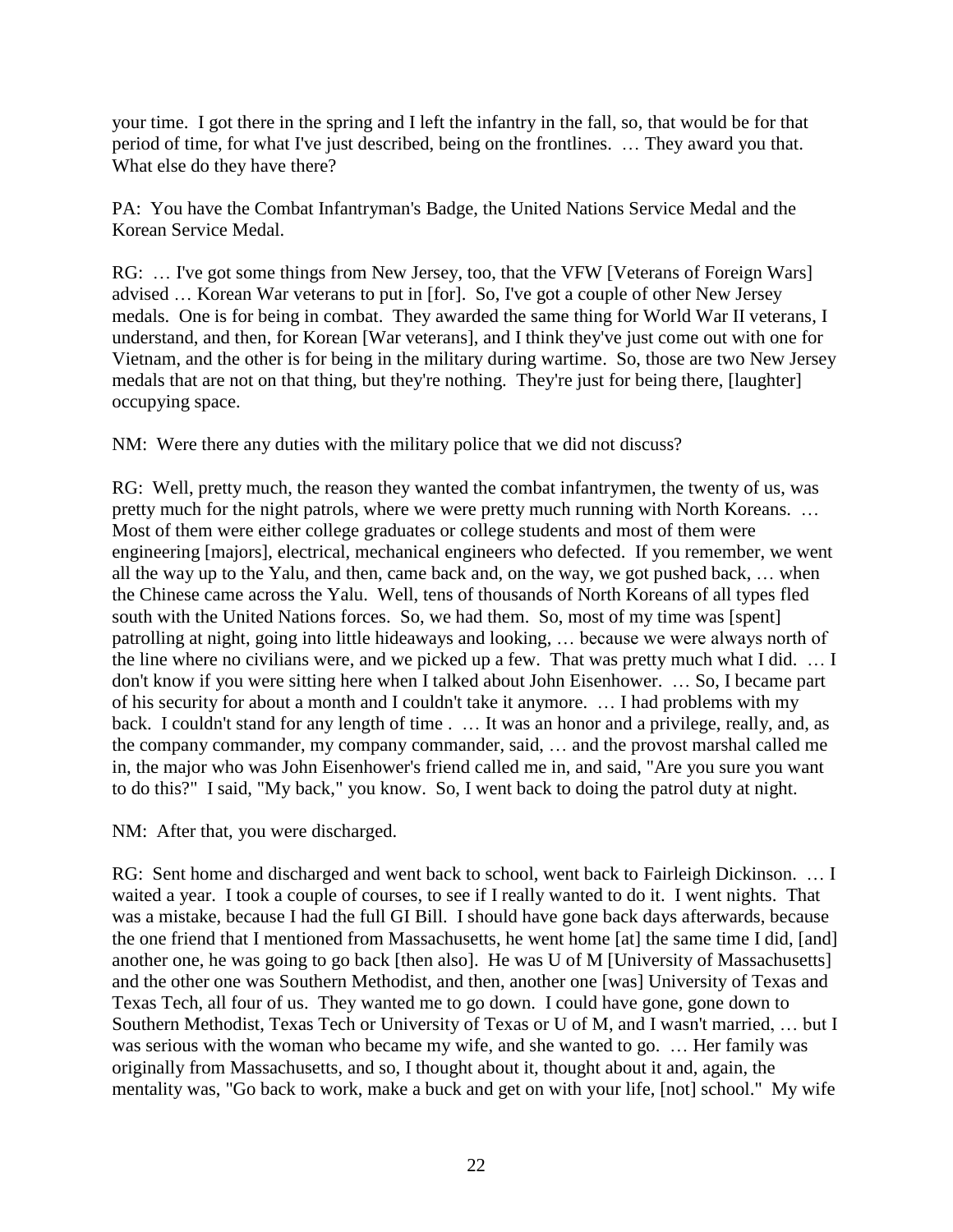had to program me. I finally went back in '54, going nights. It took me [a while], because I took light credits, just to make sure I could handle it, because, then, I got the job at New Jersey Bell as a consultant.

NM: You were working and going to school at the same time.

RG: I was working and going to school at night, yes, which was a tough haul, because if I had gone days we could have lived on campus. My wife, even if she had children, everything would have been paid for, everything, lodging, stipend and college tuition. ... I made a mistake there, but I got my degree in '58, still working for the telephone company.

NM: Did you know, prior to leaving the military, that you were going to go back to school?

RG: … No, I would have to say my wife influenced me and I saw that my two-year degree wasn't going to do a heck of a lot for me. … I got a job with Sears-Roebuck and they were upset when I quit, but I was only making thirty dollars a week. [Laughter] I told them, "You know, I'm thinking of getting engaged and maybe getting married in another year or two." … They put me in the hardware department. "Why, don't you know, the hardware department at Sears-Roebuck is the place to be if you want to have a career, a business career," and Fairleigh Dickinson … had a lot of people in Sears-Roebuck in New Jersey. I went to Becton-Dickinson for a job interview. They make pharmaceutical supplies, syringes and such, and I could have got a nighttime job with them, … a training job, to become a foreman of their production line, work my way into upper management. I decided not to take that job. Later I thought, "Well, what I should have done was gone back to school days, part-time." You can go part-time, right? You don't have to take a full sixteen [credits]. [I] probably could have gone back and done [it]; I was doing ten at night. I could have done ten during the day. So, I ended up getting a salesman's job and making good money, with commission and everything else. I did not have a full appreciation of what my situation was all about. Probably, if I had gotten my commission, if I had stayed in and gotten my field commission, I might have made the military my career. … My mind was getting straight, as far as the military is concerned. [Laughter] I was a pretty disciplined fellow, … but, then, … when I came home on the troopship, and going through San Francisco and Camp Kilmer, here in New Jersey, not too far from here, I saw that [the] peacetime military, is really not a good place to be, unless you have good rank. [Laughter] You're going to be treated like dirt, you know. So, I thought, "I'm not sure that I would like the peacetime military." Not that I'm a warrior, don't misunderstand me; … I don't mean it that way. It's just that it becomes, pardon the expression, very chicken, and I'll leave the rest of the comment off, but it became very ... chicken and I saw a lot of that coming home. ... No, I didn't have an appreciation for ... where I was headed. My wife, really, was an influence on me, yes.

NM: Did you find it difficult to get back into civilian life after leaving the military?

RG: My father did not give me a chance [laughter] to become, what did they call them during World War II? "Fifty-Two Week Wonders," or something like that, when they got fifty-two weeks of pay when they were discharged after World War II, and all these guys are hanging around in their Army uniforms, Air Force uniform jackets and everything else, … [in] 1946. They didn't do that after Korea. You got a stipend, but you didn't get much and my father ...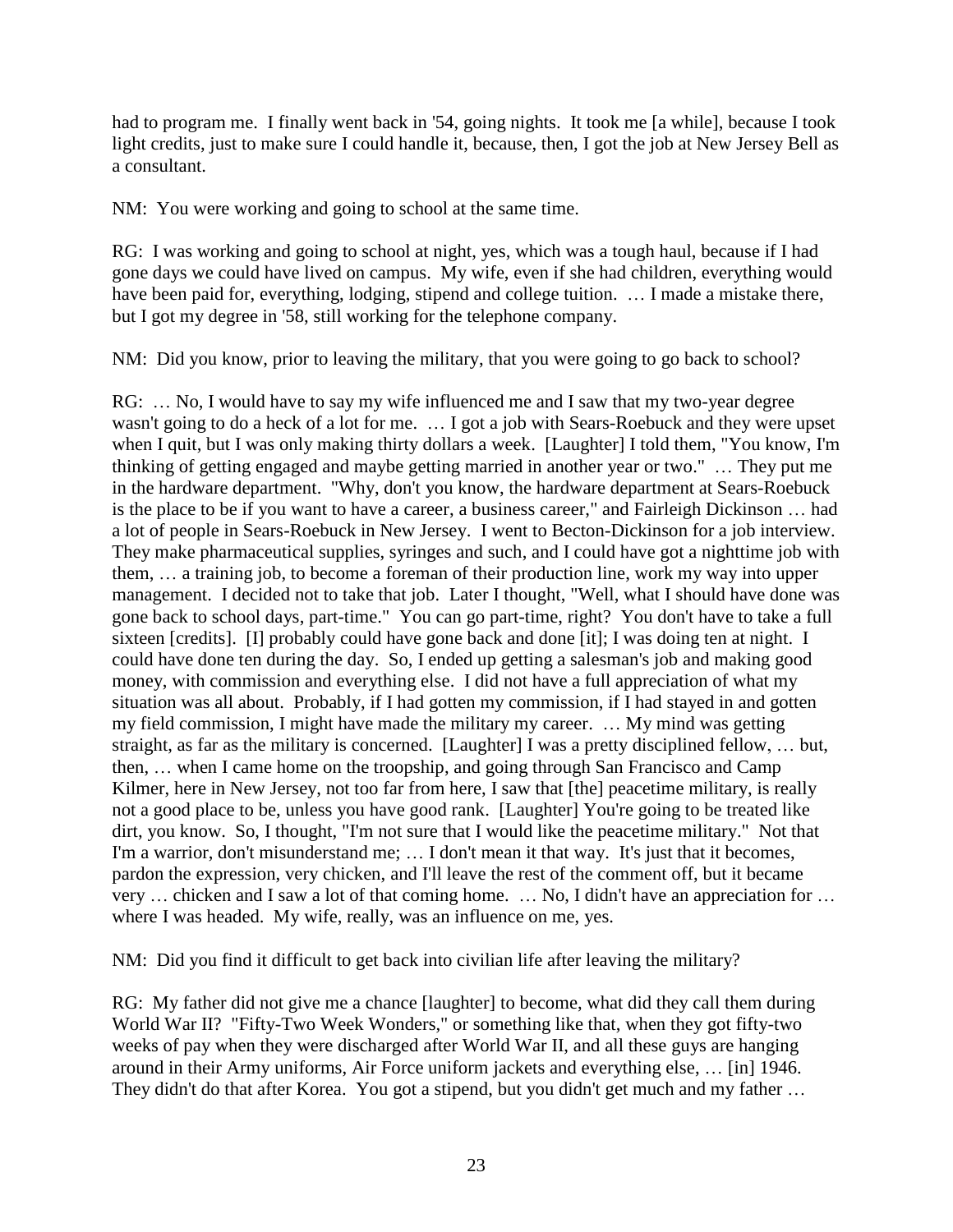wasn't about to come home at night and see me lounging around the house. [Laughter] "What did you do today?" "Well," and my mother would tell him, "He just laid around, reading." "Oh." He got on my case big time, big time. So, within, I would have to say, three or four weeks, I was working in Sears-Roebuck. So, I didn't have the time to be a bum.

PA: You mentioned that you came back to a serious relationship. Had that relationship started before Korea?

RG: ... We were dating and we wrote and there was another young woman that I was writing to as well. … One was green ink and the other was blue ink; I married the blue ink. So, yes, [I was] dating, but, over there, I started to think seriously, "If I get out …". You've heard this, I'm sure, in other of your interviews, "If I get through this, then, I think … my life is straightened out." … You want to have kids. It was a big thing that hit me, "I want a family." So, [after] coming home, I still dated for about, let's see, when did I get out, '53? I asked her to marry me in '54. So, about a year after I was home, I asked her to marry me and, a year later, we got married, or, several months later, we got married. … Yes, so, I pretty much realized that I [wanted a family]. ... Very young; I was twenty-four when we got married, just turned. She was twenty, so, [it was] a bit young … for her. I often thought that I should have waited for her to see things, do things. She was highly intelligent and why she married me, I'll never know. [Laughter]

NM: Were many veterans there taking part-time classes on the GI Bill?

RG: ... Yes. If I may just back up from that [for] just a moment; I'll get back to it. When I was [first] going, when I started in … September of '49 at Fairleigh Dickinson, there were a lot of GIs in my classroom. … It wasn't until later that I fully appreciated the effect that they had on me, being in the classroom, because they were the perfect students. They had been through something and they were now going to get their [education] and the GI Bill was going to get it for them. They wanted to do something with [their] lives. … After every class, they were up there talking to the professor. In the class, they were raising [their hands], asking questions, answering questions. They made those classrooms vital and, here I am, a seventeen, eighteenyear-old kid. … There were girls in the classroom, too, and one of them was a high school classmate of mine and I mentioned this [to her]. She graduated, she became a teacher in Toms River and she said, "Yes, having those men in the classroom was a tremendous influence on us, as just being teenagers." In 1956 I took a Saturday morning literature class, because the professor was supposed to be fantastic. He was a writer and he was involved with Broadway plays, Dr. Angoff. So, that was my only time where I was exposed to what I had once been exposed to. It was a junior English class, the English literature class, and so, I saw those [younger students] and I could see them looking at me. Here I am, I'm not that much older than them, all right; they're twenty-one, maybe, and I'm twenty-five. [Laughter] So, there's not that much difference in age, but [there was a difference] in what I've been through, and they're still, just going through college and having a ball. I saw … the impact that I had on them, but, [in] the night courses that I took during the week, almost every one of us, we were either [Korean War veterans or] there were some World War II guys, still, because they had found out, on their job, that they'd better get a degree or they were going nowhere. … So, now, this is, what, '54, when I went back? So, this is several years after they're out, but some of them had been in during the '46-'47-'48 timeframe, after World War II and before Korea, and so, we were all adults. [With] the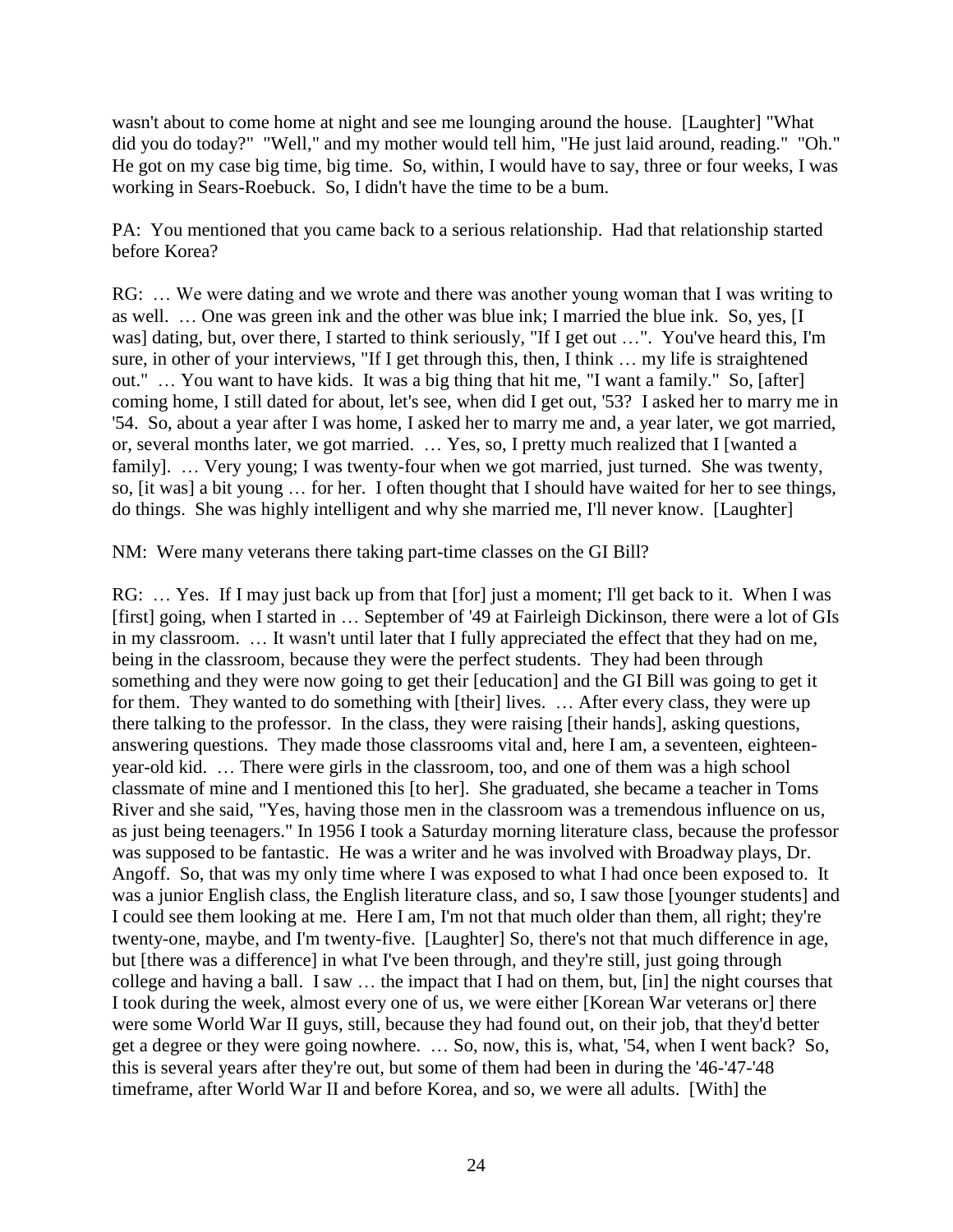professors, the difference, here, was a big difference in the relationship, but it recalled, to me, what I had seen with the veterans when I was just an eighteen-year-old kid. The professors and the students, they were equals. They weren't professor/student; *I* was a student. Now, I'm in the same position and, now, the professors [are my equals]. So, I'm up there buzzing around and I'm talking. … Again, I had a job during the day, so, … really, whatever I got in the classroom and got from the professor, I only had a little bit [of time] to study over the weekend or I'm taking the kids out, you know, little babies out and all the parenting stuff, but that relationship with the professors had changed, complete 180. … So, you guys, … I guess you don't have that many people older than you in your classrooms, do you? You don't get that exposure.

NM: Not usually. For example, this past semester, we had one student who was twenty-nine and had been in the Marines, but he was the only one.

RG: Right. How did he act in class?

NM: He was like a student.

RG: Right, but did he go up [to the professor]? Did he participate more, do you think?

NM: Yes, I think so. He was always in class. I cannot say that I was always in class. [Laughter] He was always in class.

RG: Right. What about … going up to the professor after the class? Did you see much of that?

NM: Yes.

RG: Or do you all do that? I mean, you guys maybe have a different attitude today. I used to just buzz out of the classroom. [Laughter] No, you hang around? ...

NM: I think he hung around a little bit. Yes, I understand what you are saying. They were more responsible, they did not mess around. I understand what you are saying.

RG: Yes. "I need that piece of paper bad and [I am going to] get it," you know. I did. … The mistake I made is not going back days. The telephone company, by the way, and I had this confirmed to me, I didn't believe it when I heard it, they did not look upon … my nighttime degree as being a degree. They only looked upon my associate's degree as being [real], full-time, days. "I did not get [the total experience]. There's more to college," that's the way they thought in [those] days. "There's more to college than the classroom." Your social environment was as important to the telephone company, this is AT&T, [the] Bell System now, nationwide, not just New Jersey Bell, … as your classroom [work]. They looked upon all of your outside activities, if you belonged to a fraternity, sorority, whatever, and I said, "I don't believe that. A degree is a degree." "No, you are a step down." … When I went through the Telephone Company training, I was surrounded by Ivy League. I had two guys from Rutgers. You're not Ivy League, but you're damn close and you're equal to … [the] Ivy League. You're just not written down that way. Then, I had Cornell, Princeton, … one guy from Harvard. They're in the class. … There's eleven of us in the class, and me, from Fairleigh Dickinson, and I'm going nights. So, I'm trying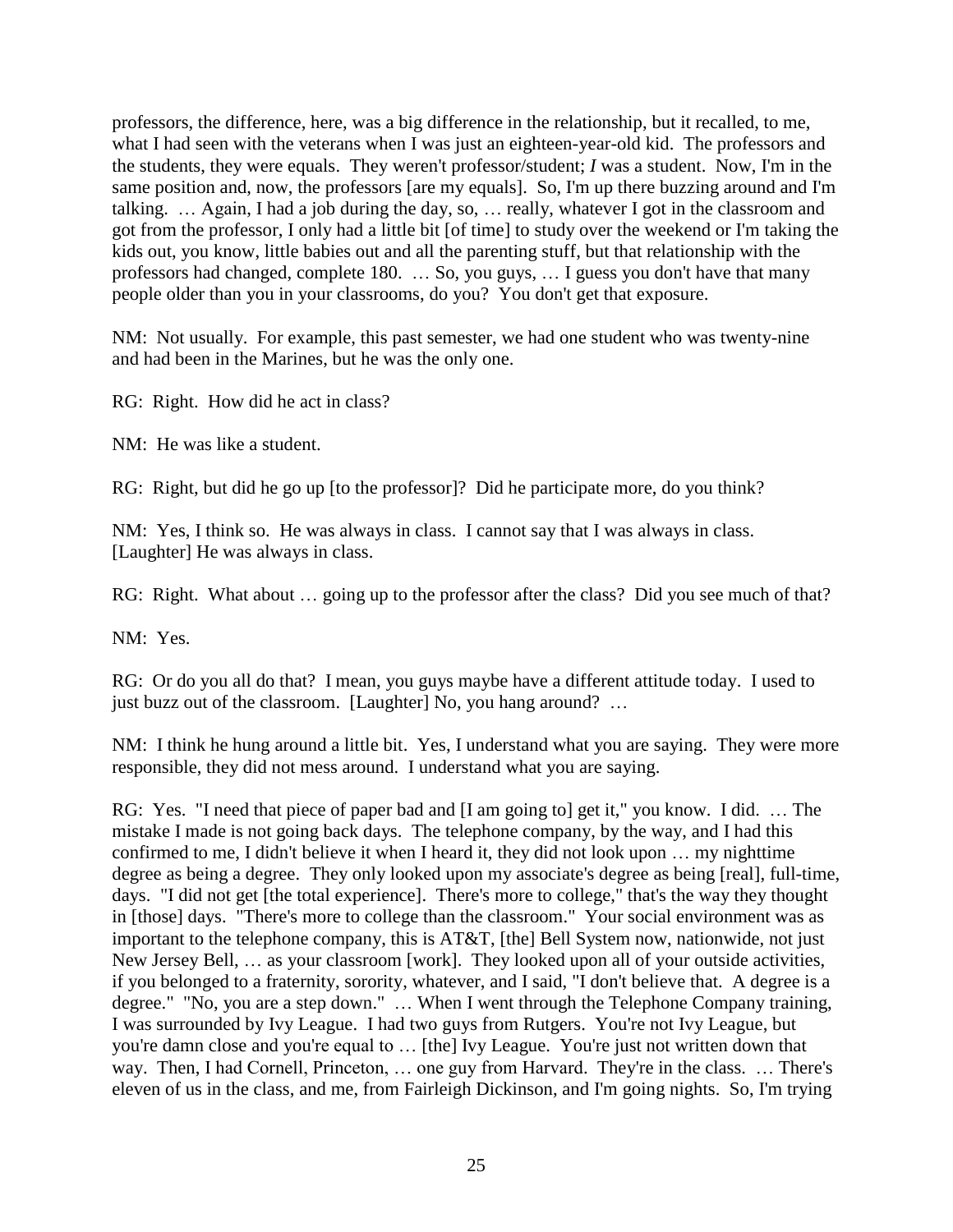to study, to, you know, keep up with them during the daytime, and I'm going to school at night. I said, "This is not much fun," but I did it and they, of course, were on [the] fast track and I was on a very slow track. So, after nine years I left.

NM: Do you think that any of the skills that you acquired in the Army, such as discipline, helped you in your professional life?

RG: Definitely, definitely, … the discipline of getting projects out as I moved up the ladder, especially when I went with Citibank; with the telephone company, getting things lined up to go out or uncover information in order to develop a telecommunications system for a corporation, that kind of thing. I always had very good writing skills and I didn't realize it that much at the time, but they were. I had an excellent [professor], I only got a "B" from him, Dr. Rainus, from University of Nebraska and Fairleigh Dickinson. … Can I sidetrack for a moment, before I go on with whatever, the discipline? … I have to give this man credit and I have to mention his name, Dr. Rainus, and, as I say, I only got a lousy "B" from him, but … he was English composition, freshman, and this is where [I had] all the Army, military guys around me. I mean, … they had war stories to tell. What he wanted you to do is, during the week, every expression, every hand movement, everything that was used by someone else to influence you or that you noticed, like [how] I'm using my hands now, on a little card, write it down, what was the subject, what was being used to influence you, and then, … you had to attach these cards to the story of the essay that you had to tell each week. You had to write an essay and you had to incorporate everything that was … on these cards into this essay, … raw, completely raw, no editing, you know, just raw, into the story. Okay, and the story could be fictional, it could be true, … it made no difference what the story was, but he wanted that incorporated in it. … I had a devil of a time with this, ... trying to record it all and put it down. Now, the guys in the military, they [did] great]. … The other thing was, you then had to incorporate it for a part of your final [project], not just your tests, but turning in something, a final essay. You had to edit it and he wanted to see your first draft, second draft and third draft, as to how you evolved into this final story, and, again, incorporating all of the [notes], because he handed back the essays with grades. … Then, he wanted that all incorporated into a final product, okay. Well, I was able to use that in my business life and listening to these military guys talking, they were telling war stories and incorporating all the stuff in, but the ability to just talk raw, and then, write down raw data, that served me extremely well, and then, the editing process, to get it to where this is now acceptable to go out to a customer, or, as when I went with Citibank, to go in to department heads, senior executives, top executives. Any reports I did, I was able to write in such a fashion and able to edit it so that it was like a good [piece]. So, I don't know, I'm rambling here, but I'll never forget Dr. Rainus. He served me very well, but the discipline, oh, yes, so, the discipline, military discipline, yes, it got my mind on how to study better at night, because, as I said, I don't know if you were here, but I'm an audiovisual [learner]. I could hear something in the classroom and I would say maybe seventy-five, eighty-five percent of it would stick, but I would have to get home, I would have to get someplace, and write it down quickly. Whatever I didn't get, I would have to flush out as soon as I got a chance, while it was still fresh. Then, it stuck. The moment I wrote it down, it stuck. … Learning your own abilities, disabilities, ways of doing things, I think the military helped me get that act together. … Each of us has his own way of studying and retaining something. If you have a photographic memory, then, you don't have any problem at all. Some of my grandchildren do. I don't know where they got it, from my wife, I guess. …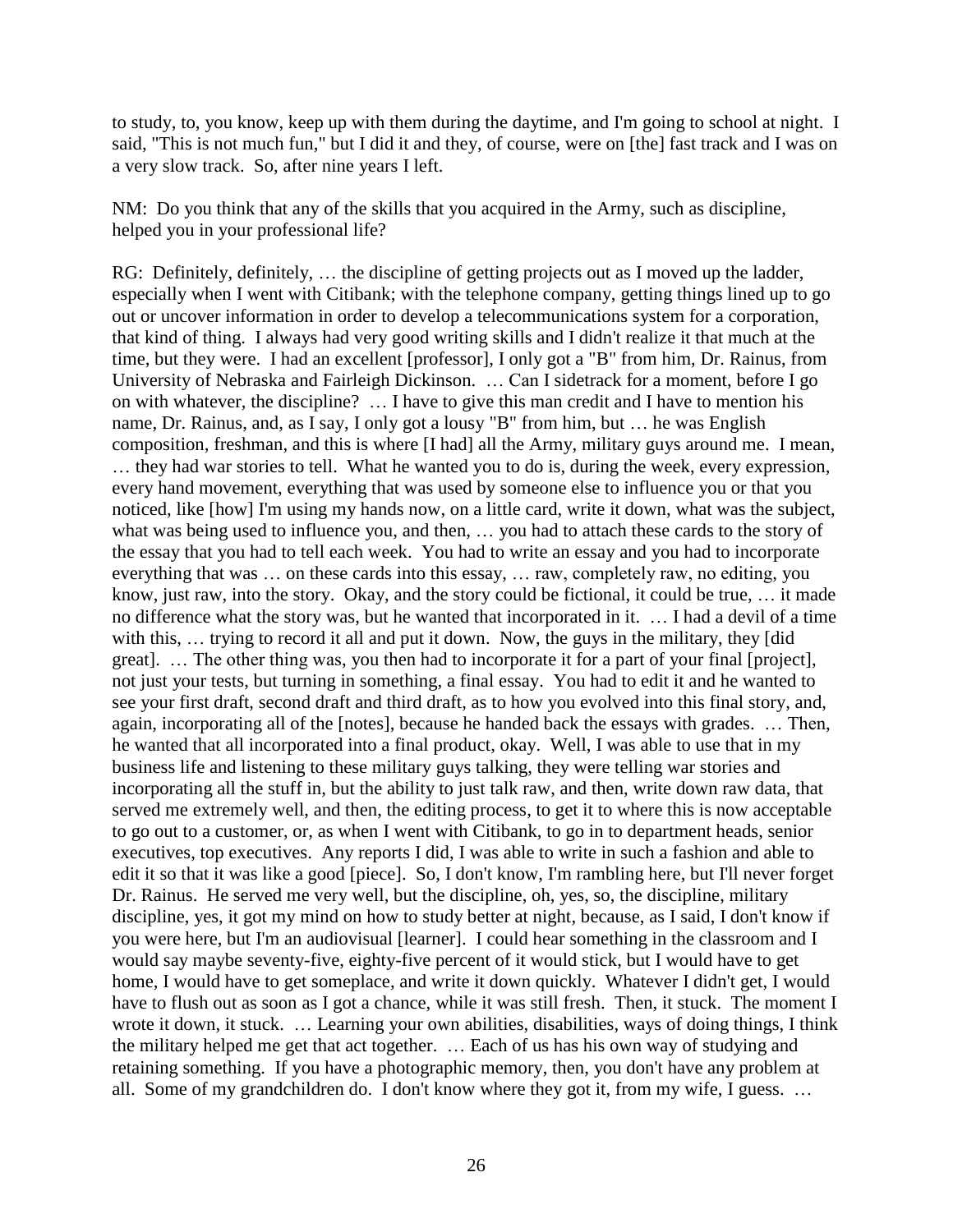PA: I read in your pre-interview survey that you are involved in several veterans' associations. Would you like to speak about your work with them?

RG: I joined the American Legion and the VFW, primarily … because they're involved politically, in Washington and in state governments, for veterans' affairs. I thought that was one way I could participate. I am not an active [member]. I don't go to meetings or conferences or whatever. I didn't have any desire to work my way up through any command structure in those organizations, but the giving of money to them so [that] they could carry out [their mission], I thought that would be something I could do. So, I joined primarily for that reason. … Then, I joined Society of the Third Division, Infantry, for similar reasons. One was to see if I could find any people that I had been in with and maybe correspond [with them]. I lost touch with [them].

… I tried to find them but I couldn't make contact with the ones that I had … seen their names, and so, that was that, and I still belong to the society. The Combat Infantryman's Association, I saw that mentioned in one of the … Veterans of Foreign Wars magazines. They have two groups here in New Jersey, one north of the Raritan and the other south of the Raritan. I would break it [down] geographically, that way. So, I belong to the one in Trenton. They have quarterly meetings. They have one coming in June. I don't know if I'll make it or not. I was going to mention your activities to them. I mentioned this to Ms. Holyoak. She said, "Well, you mention it to them and they [will] contact us if they're interested in doing it." She preferred that it work that way, because I suggested, "If you want to come and talk to them, [I will help]." She said, "No, I would prefer that you talk to them about it, tell them [about the interviews], … especially after the interview. … If any of them are interested, [tell them] to contact you." I know you're predominantly interested in Rutgers graduates, but I was talking to Tom [Kindre] over the weekend and I said, "I know I'm not [an alumnus]. You've invited me in. Would you be interested in any others, if I do talk to them, non-Rutgers?" because, then, I don't even know what their scholastic background is, educational [background]. Getting back to the Combat Infantryman's Association. I joined because, as you get older, I thought this would be nice, to talk to some guys, and there's still a couple of World War II guys in there that have seen and done things. Most of them are Korean [War veterans]. There was one guy there from Vietnam, which I thought was sad. ... I guess they're still having trouble, mentally, with it and I never really talked about any of this either, so, my kids don't know half of what I've said today, probably less than a quarter.

NM: Would you like to add anything about your family and your children?

RG: Well, yes, my oldest boy is an electrical engineer. I just came back from North Carolina. When you called me, I'd just gotten in an hour or two before from there, and so, he lives on a mountaintop near Asheville. Most of what he does he can do at home, on his computer, and he knows electronics and he knows software. … He does a lot of work with the pharmaceutical companies. He is involved with the electronics that control the manufacturing process ie the movement, the temperatures, fluids, moving, all of that is controlled by electronic equipment and that's controlled by software now. Computer software makes the electronics function, so that the liquid goes in, the bottle moves, and so on. With the pharmaceutical companies, with the FDA, they want to see the documentation, all the way along the line, as to, "Is this product at the right temperature?" especially if it's pills, medications. It has to be manufactured, processed, at a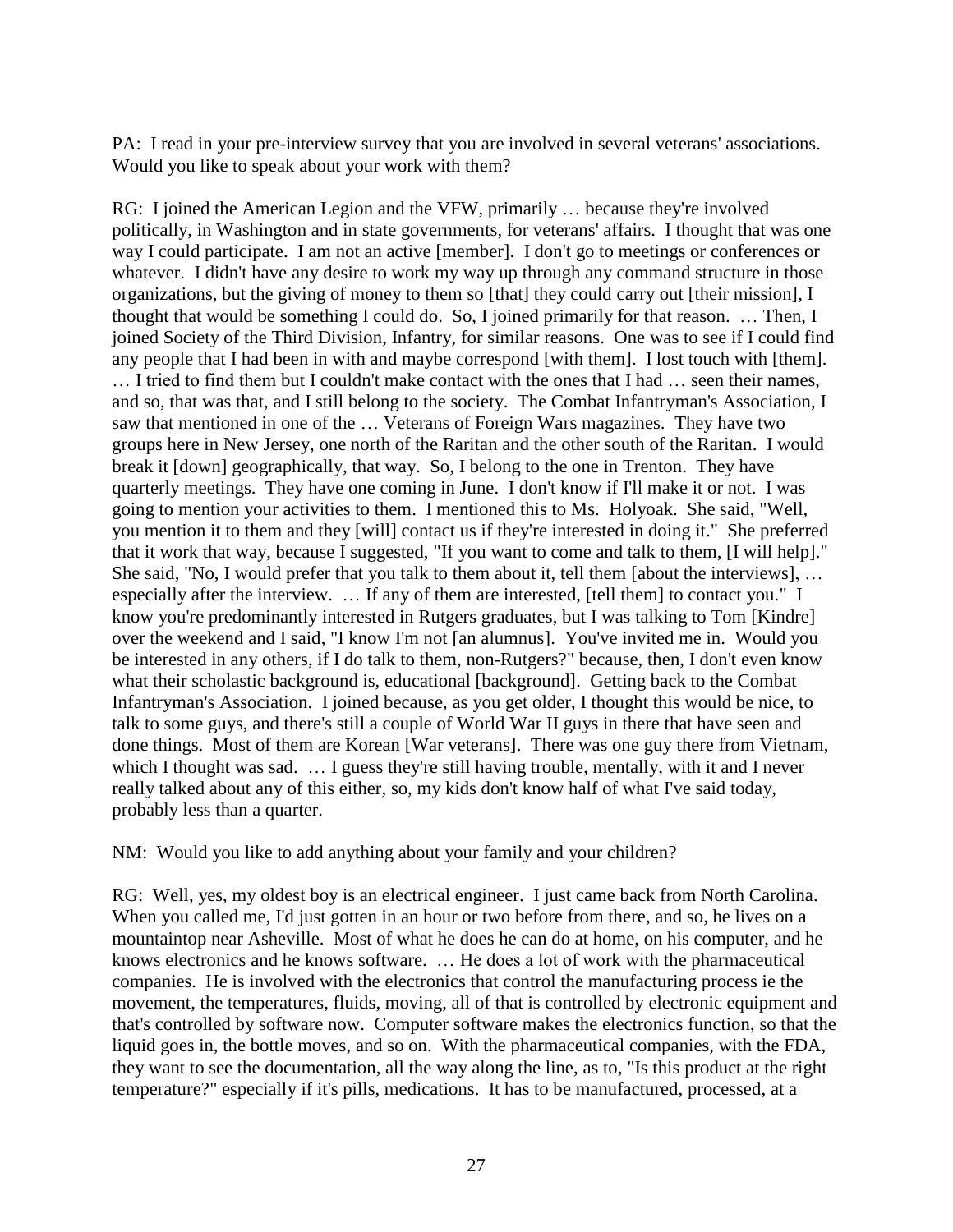certain temperature, put together at a certain temperature, put into the pill or capsule, whatever, [at] certain temperatures, right. They want to see the documentation, to see that the process is being done. Well, these companies have been doing it for thirty years, twenty years, fifteen years. They make changes in the equipment to make sure that the temperature is right, but they don't change the documentation to show what changes they made in the equipment. They can't prove it; they can't prove the documentation. So, the FDA will come in and say, "Do you have documentation?" So, my son goes over the documentation to make sure it matches the actual process. If not, he straightens it out. Now, that's pretty much what he's in to. My second son, David, he's working with Nestle. He's a salesman there. He's the only one that hasn't been involved with college and he's a people person. He just likes to be out, and so, he never went [to college]. Then, my daughter, she has two associate's degrees, in graphic arts and business. She's back to Centenary now, with three teenagers at home, not much younger than you guys, I guess, and she decided to go back, get her teaching degree and she's honor roll. I believe she had a graphic arts scholarship offer from Rutgers. … Is there another school associated with [the arts]?

### NM: Mason Gross is the art school.

RG: Would that be the one? because it was … Rutgers or affiliated with Rutgers. She was going to get a full ride to get her BS or BA, but she's two hours away, up in Long Valley, Chester, Morristown area, and William Paterson was two hours the other way, full boat, and they have a graphic arts BS degree program. So, she got into Centenary and she went back in as almost a full junior. She's gotten off [to a good start]. She's into an awards program, ... the National English Literature Society or something like that. She just got put into that. She got a several thousand-dollar scholarship there. So, she's doing wonderfully well and she was involved with the Republican Convention last August and she got to meet George Bush and Laura and all the other politicians. She was outside, outside where all the television reporters and writers were going through, to vet them. So, she did that the first night. So, she had Secret Service [clearance].

### NM: Was that when the President came to New Jersey?

RG: No, no, … at Madison Square Garden, the convention at Madison Square Garden. She was … there three or four nights, and so, she did that, and then, the third night, I think it was [when] Vice-President Cheney was giving his speech and Zell Miller was giving his speech, the New Jersey delegation, which had involved her in this whole thing, they brought her in, inside. So, the delegation was only a few feet from where the Cheney's sat, and she got to meet them and the family and all of that. ... Then, the last night, Bush gave his speech and she had met him briefly, … earlier in the day, I guess. So, here she is, [near] the elevator that he had to get off, with Laura and all the Secret Service, to go down into the main convention area. He goes by; he says, "Oh, you're still here? How did you get in here from there?" you know, because she had been in another part of the building when he had met her earlier, and so, … he said a few words, … then, he buzzed off. So, that was George Bush and that's Patty, and then, Gary is the youngest and he went to Montclair State, after bouncing around the country. He went down to the University of Miami, well, my oldest got his degree at the University of Miami, too, went down there for a year, quit, went out to California with his uncle, went to a college out there for a year, said, "No, this isn't for me, either," came home. [laughter] So, he was one of those, and he's a lot like me.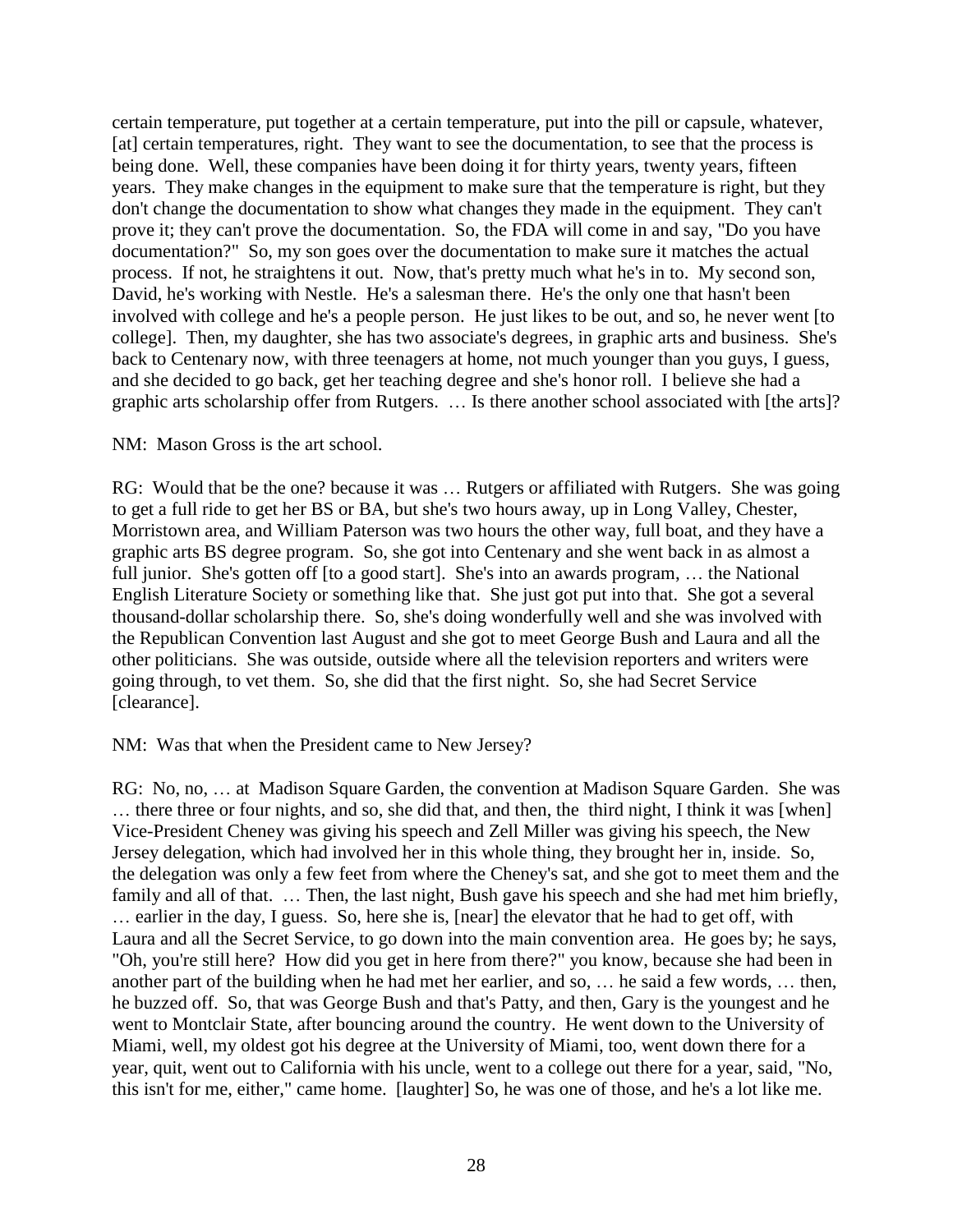He finally got his act together and [went to] Montclair State and, now, he's an assistant plant manager with Manheim Auto Auction. I don't know if you know them, but they're part of Cox. …

# ----------------------------END OF TAPE TWO, SIDE ONE----------------------------------

RG: Okay, so, well, he went to Montclair State, got his degree. While he was going to Montclair State, he was working four hours a day, five days a week, with UPS, [was] put into management, part-time management, still going to college, and he got into personnel and graduated, waited, waited a couple of years, to get into full-time. He was working full-time, but he couldn't get promoted. He didn't go up the chain of command. Everything was frozen, and so, finally, he left them, got a job as personnel manager with a good sized company. I can't remember the [name]. He left about a year before they went bankrupt, fortunately. He joined this company and he had something like twenty people reporting to him, strictly personnel, writing up all the documentation on personnel requirements. So, he got all of the government documentation and got it into a format to put out to the managers within the auction. Overall, Manheim is the largest auto auction in the country, in the world, but his division is the second largest in the country. So, then, they gave him more responsibility and more responsibility. Now, he has something like three hundred people reporting to him, and so, he's done well. So, that's the children. They only know a little bit about some of the things I've talked about, as far as the Korean War is concerned and the military. … They can listen to this.

NM: If you would like copies of the tapes, we can make them for you, too.

RG: Oh, good, okay. Maybe it will be released upon my death. No, I'm kidding. [Laughter]

NM: Is there anything else that you would like to add?

RG: No. … [I have] nine grandchildren, great kids, little kids. …

PA: Would you like to say anything about your wife?

RG: She passed away, lung cancer, … New Year's Day 1991. She did not want to go to college. Strangely, she demanded, not demanded, but she strongly recommended, that I go. She took a test for New Jersey Bell, and the reason some of these things are in [my mind is] because this just came up not too long ago with my children and grandchildren; they wanted to know about their grandmother. … So, she took a test, took the test for New Jersey Bell. New Jersey Bell was moved out of New York Telephone Company in 1925. So, this is 1952, when she graduated from high school, and she took the test. She got the highest score of any female. My father-inlaw was assistant controller of New Jersey Bell and the controller called him in. The controller was a graduate of Duke University and most of the senior management of New Jersey Bell was from Southern Telephone Companies. … [He] called my father-in-law in, said, "How come Joan is not going to college?" "She doesn't want to go." "Do you have any idea about what her IQ test scores are?" "No." It was in the 150s, almost like 160. … For Christmas, I would get her the puzzles from the *London Times* and the *New York Times* and she'd breeze through. So, she was a brilliant woman, but she didn't want to go to college. She was like me in many ways. I